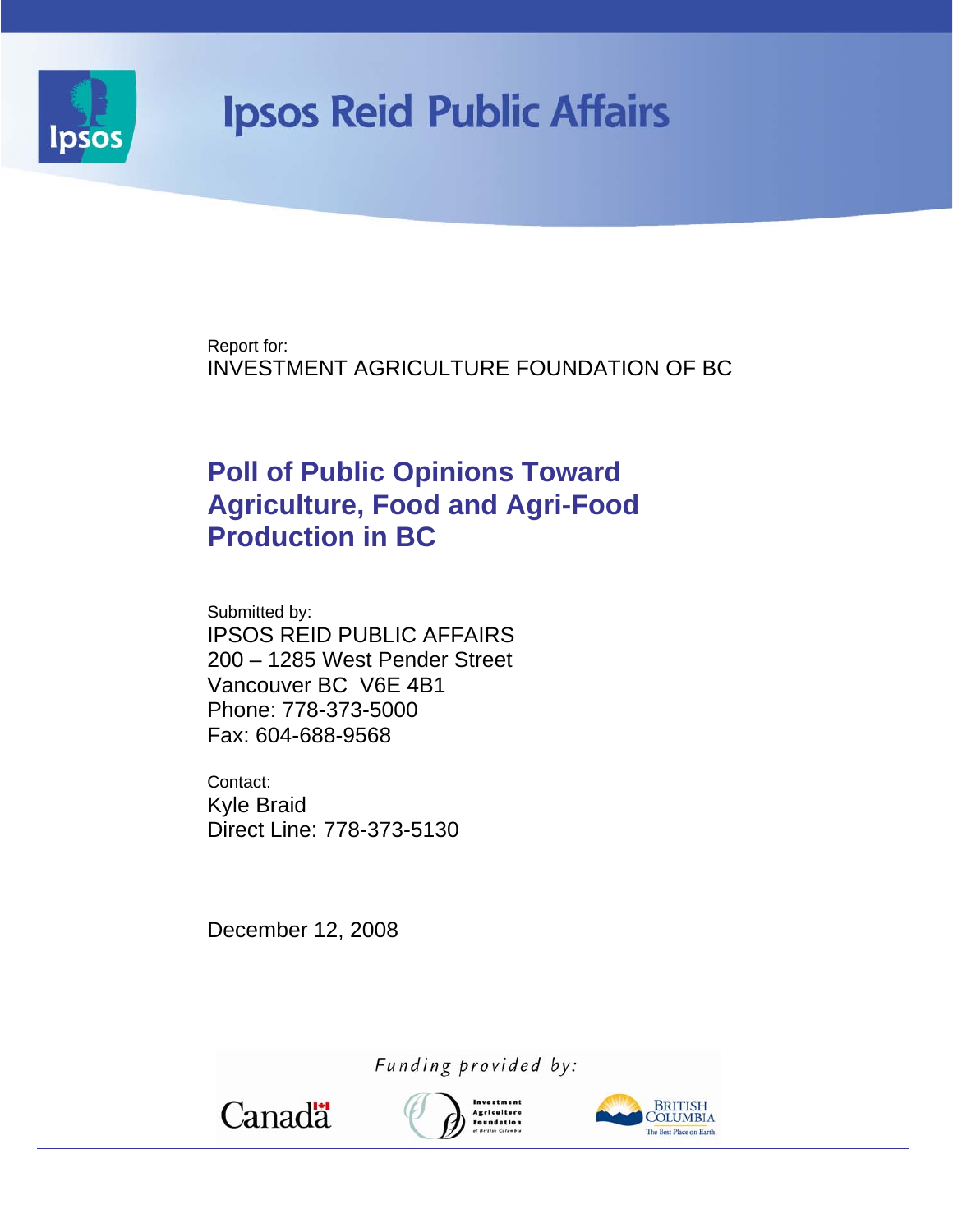



# **TABLE OF CONTENTS**

| Attitudes Towards Farming, Agriculture and Processing 11          |  |
|-------------------------------------------------------------------|--|
| Attitudes Towards Farming, Agriculture and Processing 13          |  |
|                                                                   |  |
| Trust in Those Involved in BC Agriculture and Food Industries  18 |  |
|                                                                   |  |
|                                                                   |  |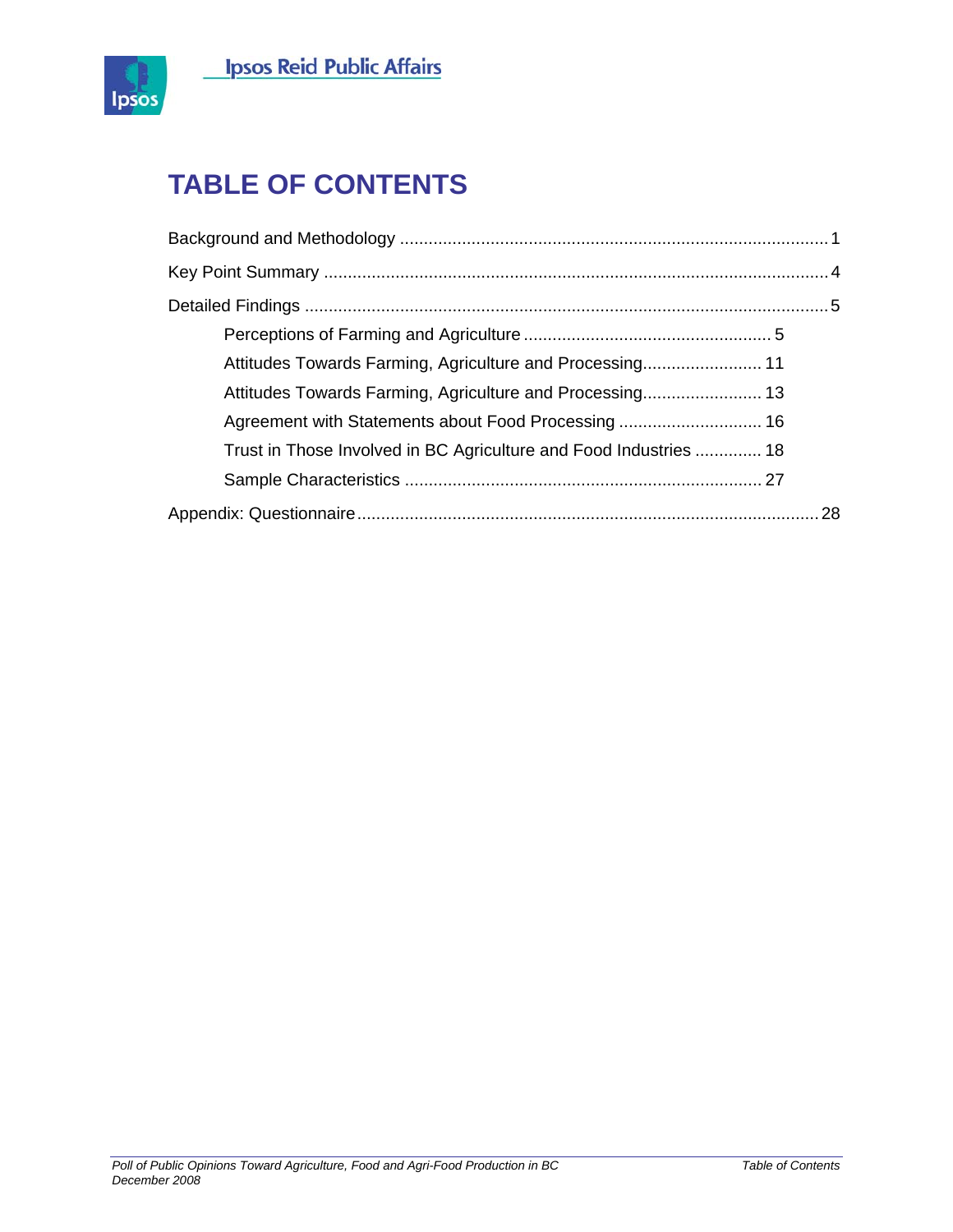

# **BACKGROUND AND METHODOLOGY**

This report presents the findings of a survey research study conducted by Ipsos Reid Public Affairs on behalf of the Investment Agricultural Foundation of British Columbia. The main purpose of this research is to gauge public awareness and opinions about issues facing the agriculture, food and agri-food production industries in BC, and compare the results against a poll conducted in 2004. The survey findings will be used to enable industry to develop strategic approaches to better connect to the public and will also be used as a baseline for future polling.

Funding for this research was provided by the Investment Agriculture Foundation of BC. The Foundation manages and distributes federal and provincial funds in support of innovative projects for the benefit of BC's agriculture and agri-food industries. Additional input into the survey design was provided by the BC Agriculture Council and the BC Food Processors' Association.

### *Context*

Agriculture is a significant industry in British Columbia with more than 297,000 people employed on farms, ranches and orchards, and in greenhouses, nurseries, veterinary offices, hatcheries, grooming and other agricultural-related services. Total agriculture sales in BC reached \$2.3 billion in 2006 and provides employment for approximately 34,700 people. The BC food and beverage processing industry generates \$6.6 billion in sales and provides an estimated 26,900 jobs.

Climatic conditions in the province make it possible for British Columbia farmers to grow a wide variety of crops. The agriculture and processing sectors are very diverse with more than 240 commodities being produced in agriculture. The diversity provides a strong base for providing opportunities for adding value and new markets. However, diversity is a significant constraint for bridging differences and addressing common needs.

The Investment Agriculture Foundation has significant financial resources to help the agriculture and food processing sectors adapt and grow in accordance with the terms of its various trust and funding agreements.

# *Issues Occurring Near Time of Survey Fielding*

**Listeriosis Outbreak** – An outbreak of listeriosis linked to a food processing plant in Toronto caused several deaths across Canada. Media coverage of the story peaked from mid August to early September.

**Mushroom Farm Deaths** – Three men died and two others were severely braindamaged by lethal gases at a Langley mushroom farm on September  $5<sup>th</sup>$ . This incident followed a March 2007 freeway crash near Abbotsford that killed three farm workers and injured fourteen others.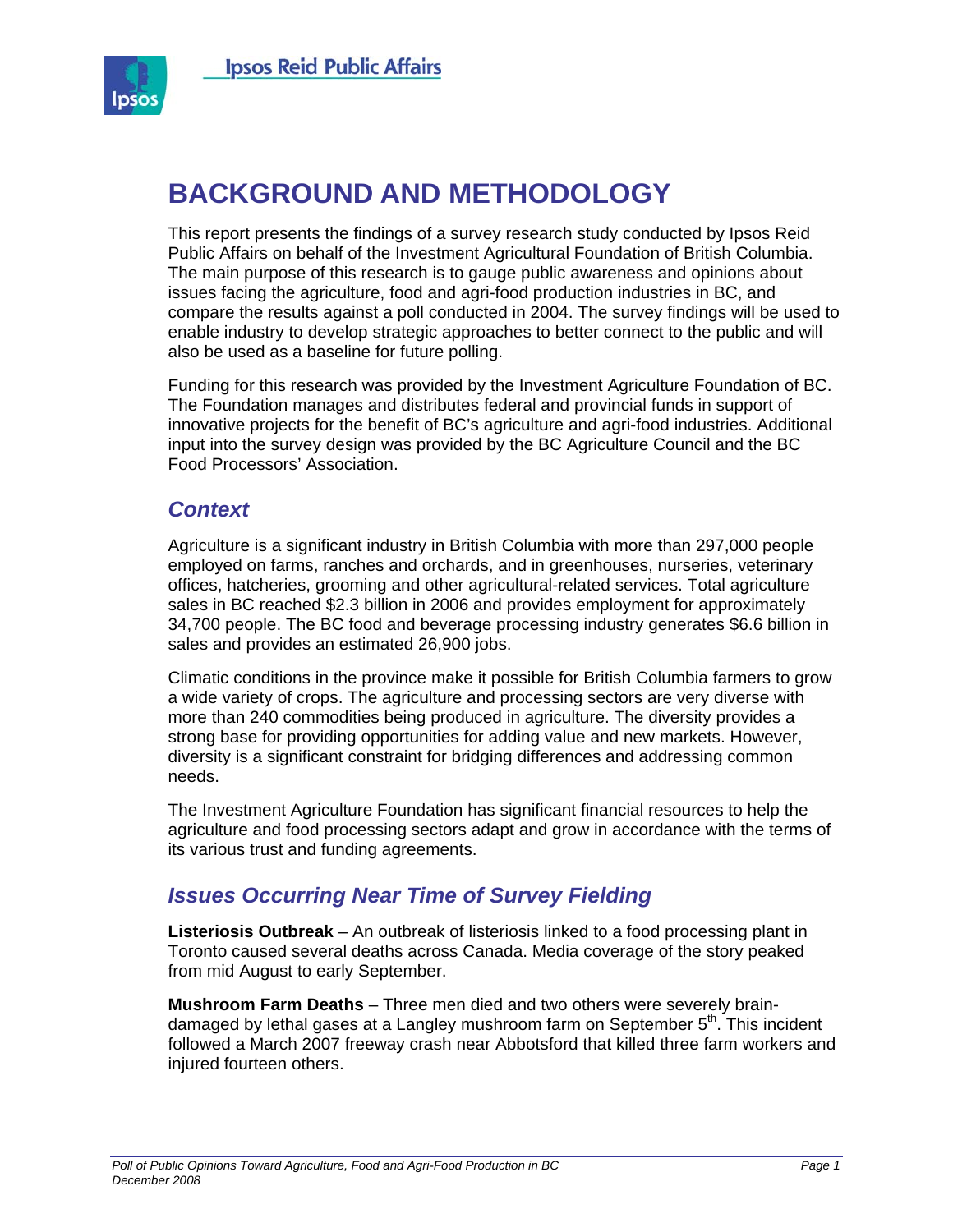

### *Survey Methodology*

A total of 1,142 interviews were completed between September 29 and October 11, 2008. A survey of this size has a margin of error of 2.9%, 95 times out of 100. The margin of error will be larger for survey sub-groups.

Interviews were conducted by a combination of telephone (n=500) and online (n=642) data collection methodologies. The telephone interviews used a traditional Random Digit Dialling (RDD) sampling procedure, while the online interviews were conducted with randomly selected members of Ipsos Reid's household panel (20,000+ members in BC). The results for both sets of data have been weighted to reflect actual region, age and gender distribution of BC population according to 2006 Census.

The main reason for using both data collection techniques was to allow for direct comparison to the 2004 survey which was conducted by telephone, as well as to future surveys that are anticipated to be conducted using an online methodology.

The number of interviews by region was as follows:

- ♦ Lower Mainland (n=466)
- ♦ Vancouver Island (n=238)
- ♦ Southern Interior (n=232)
- $\bullet$  North (n=206)

# *Online vs. Telephone Results*

The online and telephone surveys had some significant differences due to a much higher level of "don't know" responses in the online survey. The higher level of "don't know" responses is a by product of the "don't know" option always being visible to respondents on an online survey. In contrast, the "don't know" option is not typically read to respondents in a telephone survey, even though the option is always available to respondents if they volunteer that response.

In this poll, the level of "don't know" responses in the online survey was likely increased by the low level of respondent familiarity with the subject matter (i.e. agriculture).

In order to combine the results of the two surveys (rather than presenting two separate sets of results), both sets of data were recast excluding the "don't know" responses. This means that all responses in this report are based on "those with an opinion" (i.e. excluding "don't knows").

This change was very successful at aligning the two sets of data. The results for the "don't know" responses are still reported for each question (referred to as Online DK and Telephone DK).

The 2004 results have also been rebased excluding the "don't know" responses.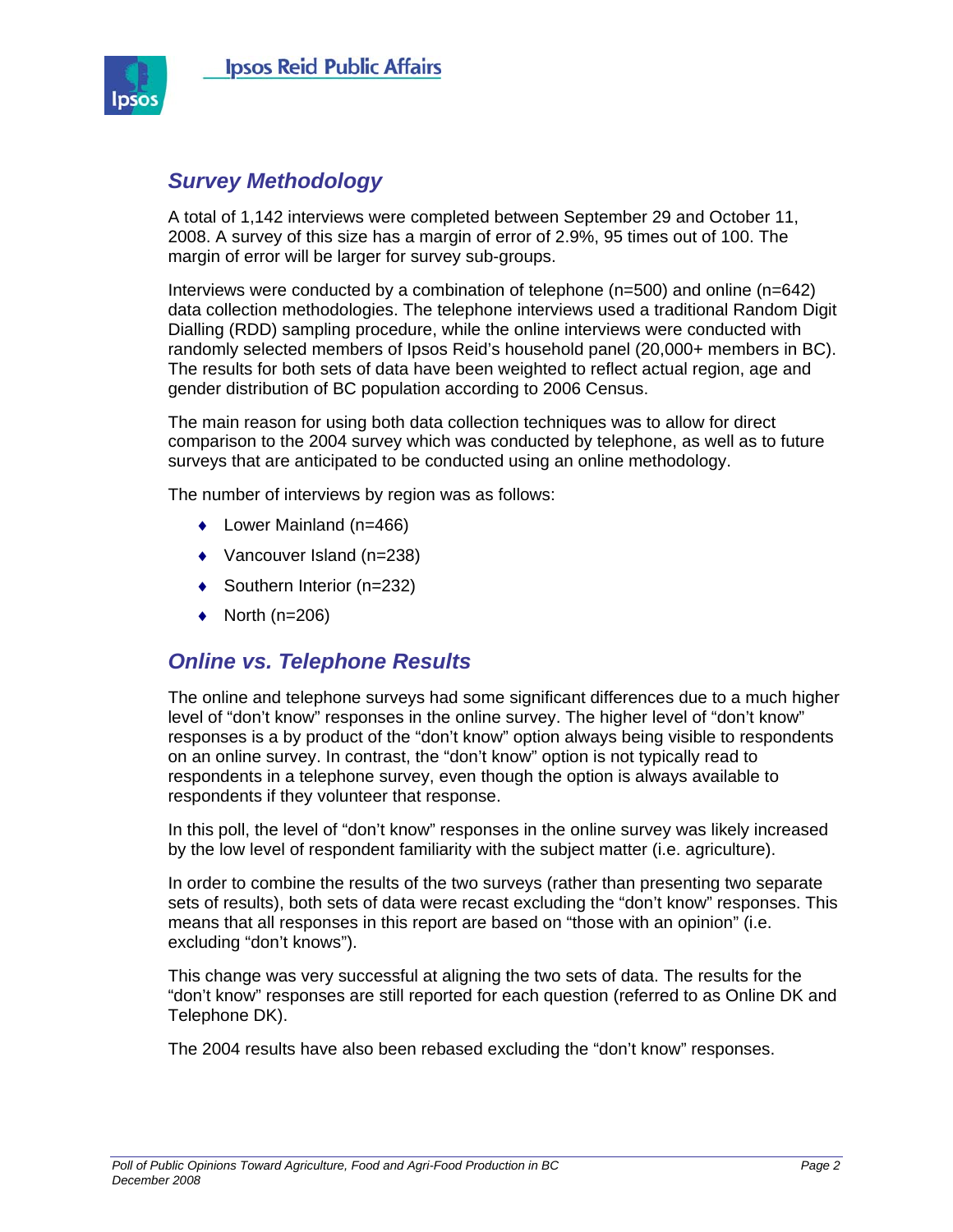

# *Note on Rounding Error*

Please note that some "Totals" in this report may seem off due to rounding. For example, 35% and 24% might be shown to add to 60% (not 59%). With decimals, the component percentages might actually be 35.4% (rounds down to 35%) and 24.2% (rounds down to 24%), making the true total 59.6%, which rounds up to 60%. All percentages shown are correct.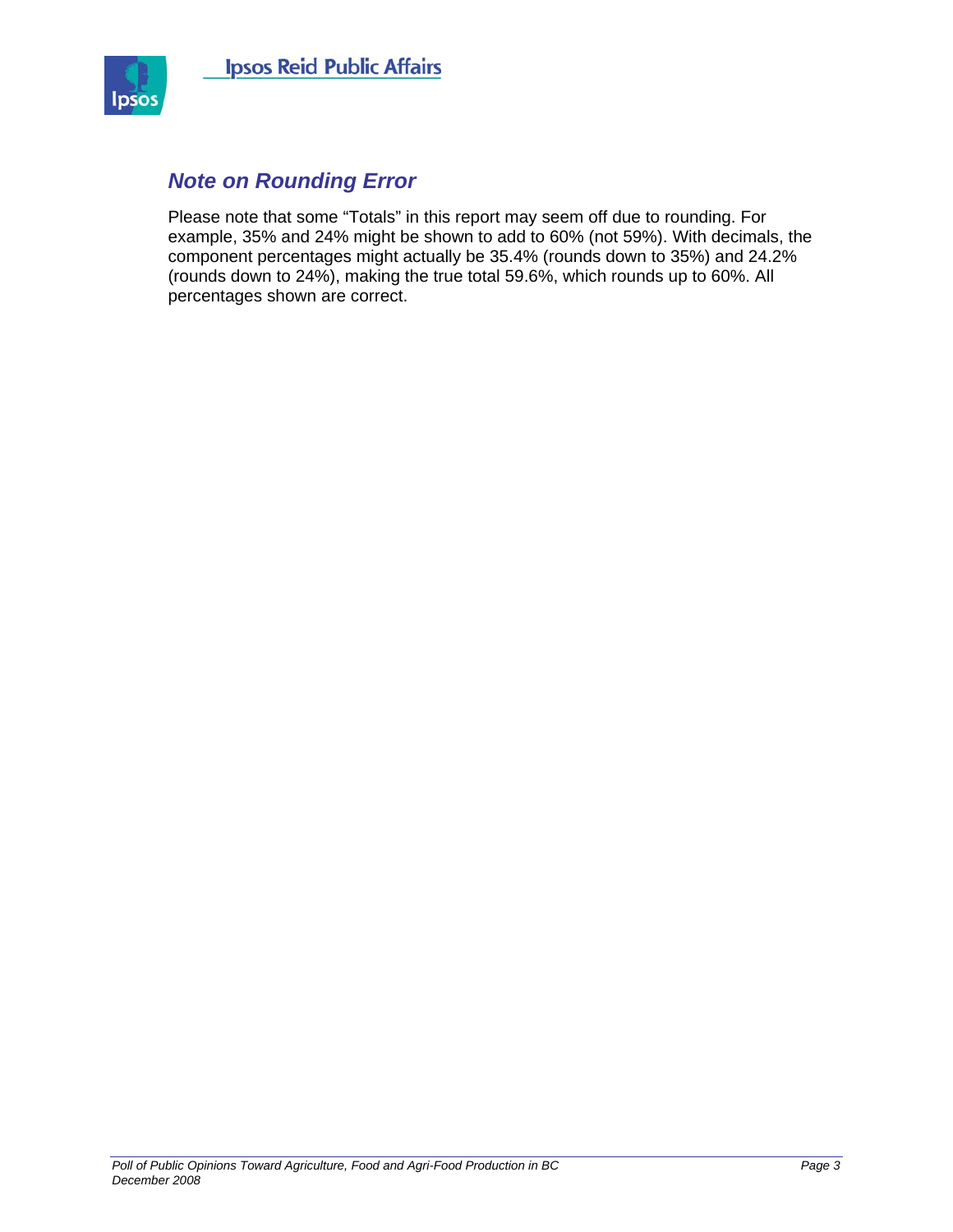

# **KEY POINT SUMMARY**

Most of the results in this survey are consistent with the 2004 survey. However, there are a number of areas where there has been a notable shift in public opinion.

- ♦ **Increase in Importance of Food Self-Sufficiency** Nine-in-ten (91%) residents agree that *"it is important that BC produce enough food so we don't have to depend on imports from other places."* This is an increase of 8 points from the 2004 survey.
- ♦ **Increased Concern Over Farm Workers** More than three-quarters (77%) of British Columbians agree *"I am concerned that some farm workers are exploited in BC."* Concern about farm workers has increased by 9 points from the 2004 survey.
- ♦ **Increased Acceptance of Differing Labelling Requirements for Imported Foods** - While a majority of British Columbians believe that imported foods should meet the same labelling requirements as local foods, the size of the majority has been reduced from the 2004 survey. Two-thirds (65%) now say that differing requirements for imported foods are unfair, down 13 points from the 2004 survey.

The higher level of "don't know" responses in the online survey compared to the telephone survey suggests that some or perhaps many responses to the current and past telephone surveys are based on perceptions or best guesses. This finding is corroborated by the current survey result showing that three-quarters (74%) of British Columbians rate themselves as knowing "not very much" or "little" about farming in BC.

While most British Columbians (84%) think the agriculture industry in BC is in either "good" (39%) or "fair" (45%) shape, this positive outlook does not extend to individual farmers. Fewer than four-in-ten British Columbians agree that *"BC farmers receive a fair share of the money made on the foods they produce"* (37%) or that *"farmers are doing pretty well financially"* (35%).

The ratings for food processors are strong throughout the survey. British Columbians are confident that food products processed in BC are safe (85%). They believe that food processors operate in an environmentally responsible manner (77%) and they say they find it easy to find a wide variety of food products processed in BC (64%).

There is continuing strong support for the Agricultural Land Reserve (ALR) and the policy of preserving farm land (95%). However, this support is based on a low level of public knowledge about the ALR. Only about four-in-ten (41%) residents say they know either "a lot" (13%) or "some" (28%) about the ALR.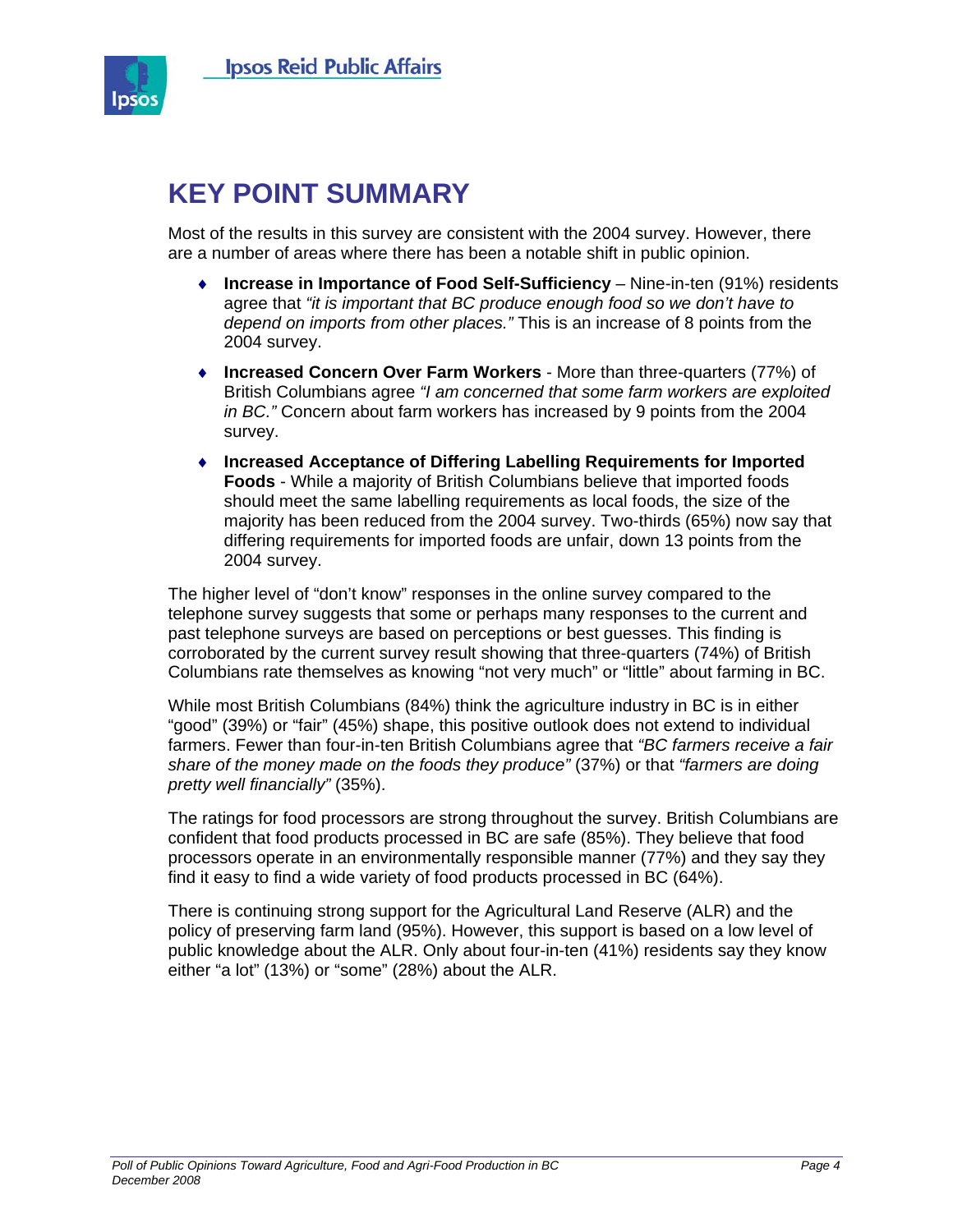

# **DETAILED FINDINGS**

# **Perceptions of Farming and Agriculture**

# *Top-of-Mind Thoughts about BC Agriculture and Farming*

The subject of agriculture and farming brings many different things to mind for British Columbians, with no single association dominating the responses. On a top of mind basis, British Columbians are most likely to associate agriculture and farming in their province with "fresh fruit" (14%), "diminishing farmland" (8%), "locally grown products" (6%) and "cattle" (6%). These results exclude the 12% of online respondents and 2% of telephone respondents who provided no response to this question.



#### Notable Differences

♦ Northern residents are much more likely than residents of any other region to mention "cattle" (16% vs. 6% overall).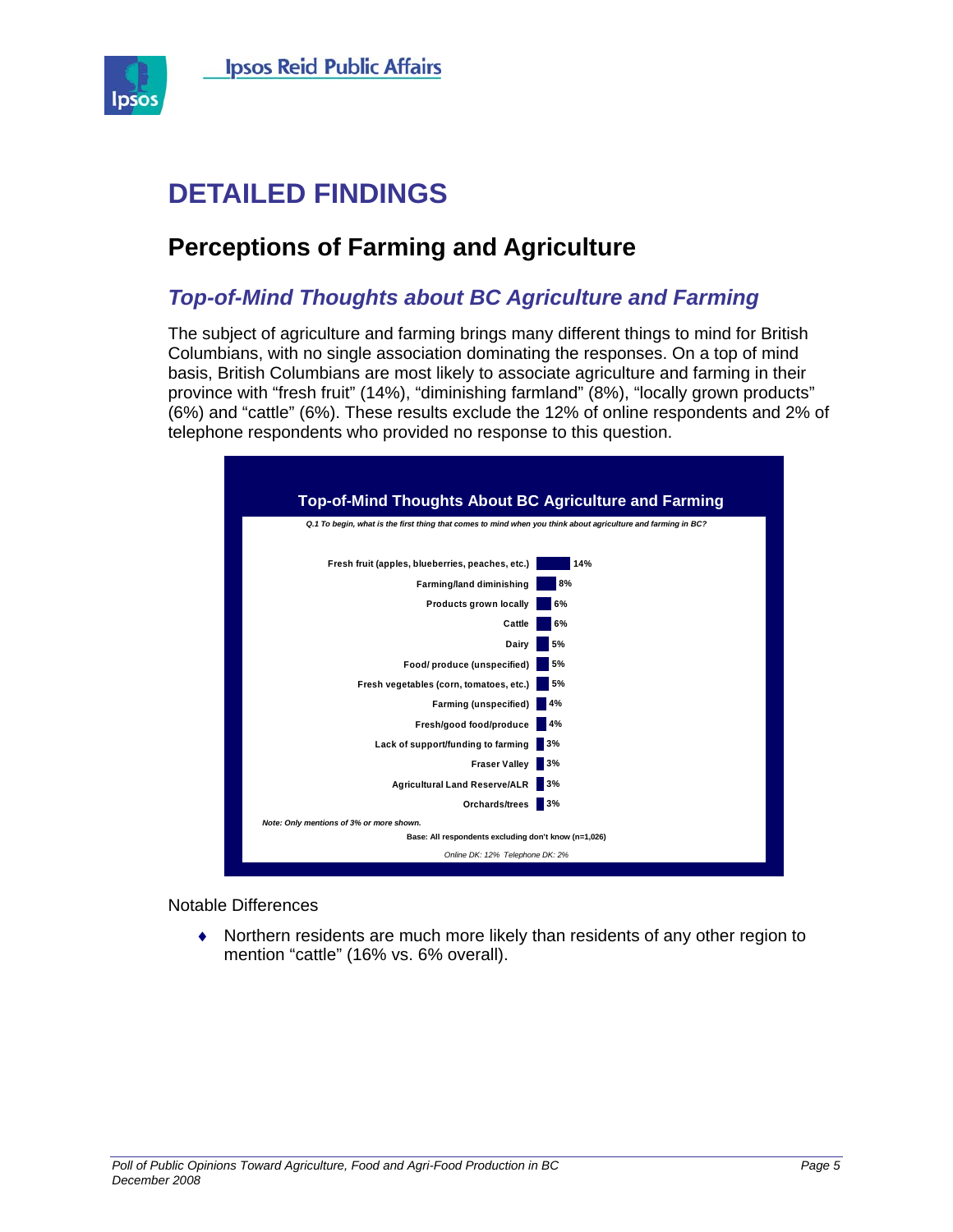

# *Perceived Scale of Farming Operations*

By a sizable margin, British Columbians are more likely to think of agriculture in BC as "smaller local farms" (54%) than as "large-scale farming operations" (23%). Nearly onequarter (23%) of residents think of agriculture as being both smaller local farms and large-scale farming operations. These results exclude the 4% of online respondents and 1% of telephone respondents who said "don't know" to this question.



These results are consistent with the 2004 survey.

Notable Differences

♦ Residents of rural communities are much more likely than residents of cities, suburbs and towns to associate BC agriculture with "smaller local farms" (67% vs. 54% overall).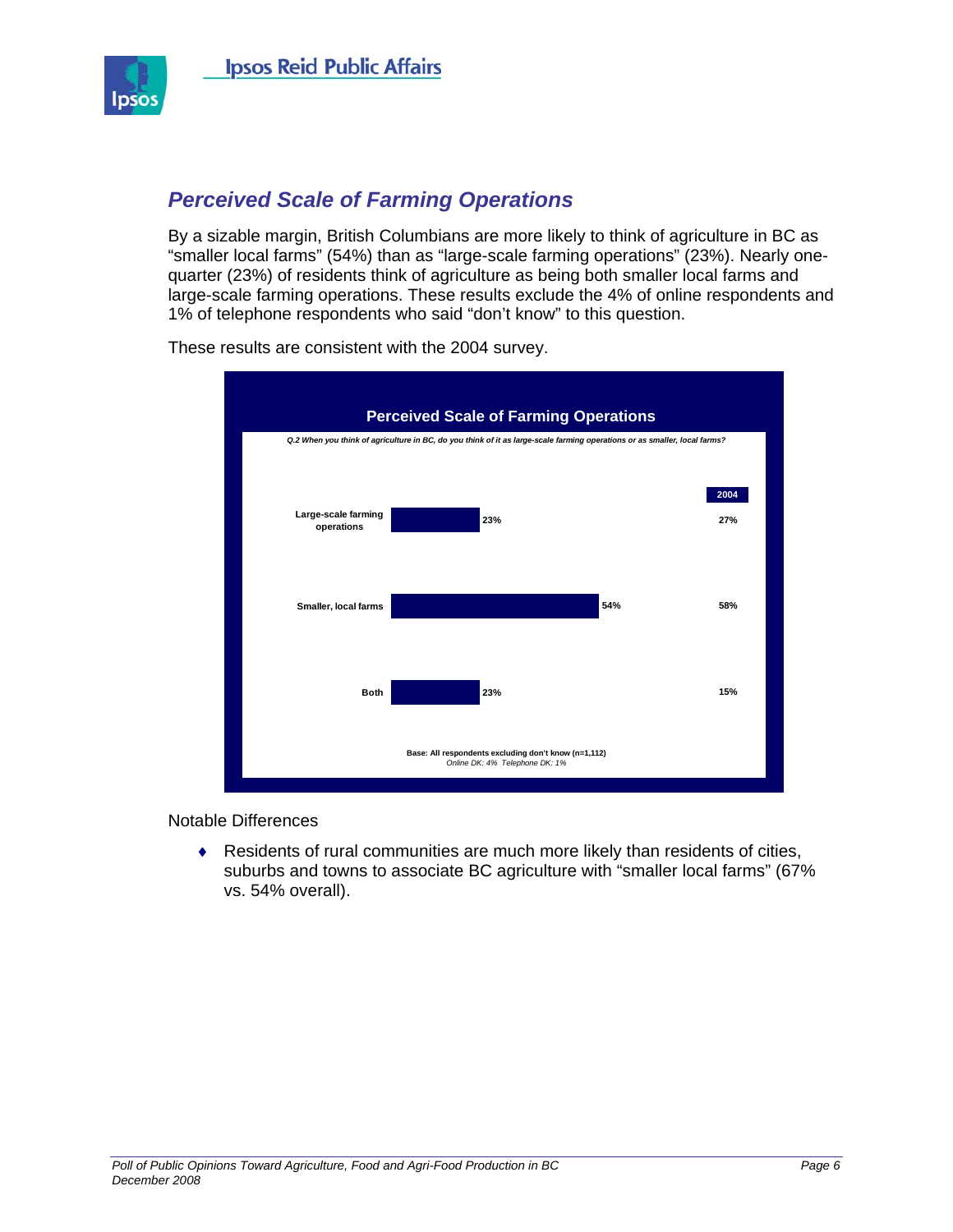

# *Perceptions of Farming Techniques*

British Columbians are split in their views of whether BC agriculture uses the latest farming techniques or more traditional techniques. Nearly four-in-ten (37%) say they think of agriculture in BC as "being more traditional in its products and farming techniques", while a nearly identical proportion (36%) think of BC agriculture as "using the latest farming techniques and research". Slightly more than one-quarter (27%) of residents think of it as being associated with both modern and traditional techniques. These results exclude the 15% of online respondents and 3% of telephone respondents who said "don't know" to this question.

These results show a shift from the 2004 survey, when a slight majority of residents (51%, 15 points higher than today) perceived BC agriculture as "using the latest farming techniques and research".



#### Notable Differences

♦ Residents of rural communities are much more likely than residents of cities, suburbs and towns to associate BC agriculture with "being more traditional in its products and farming techniques" (48% vs. 37% overall).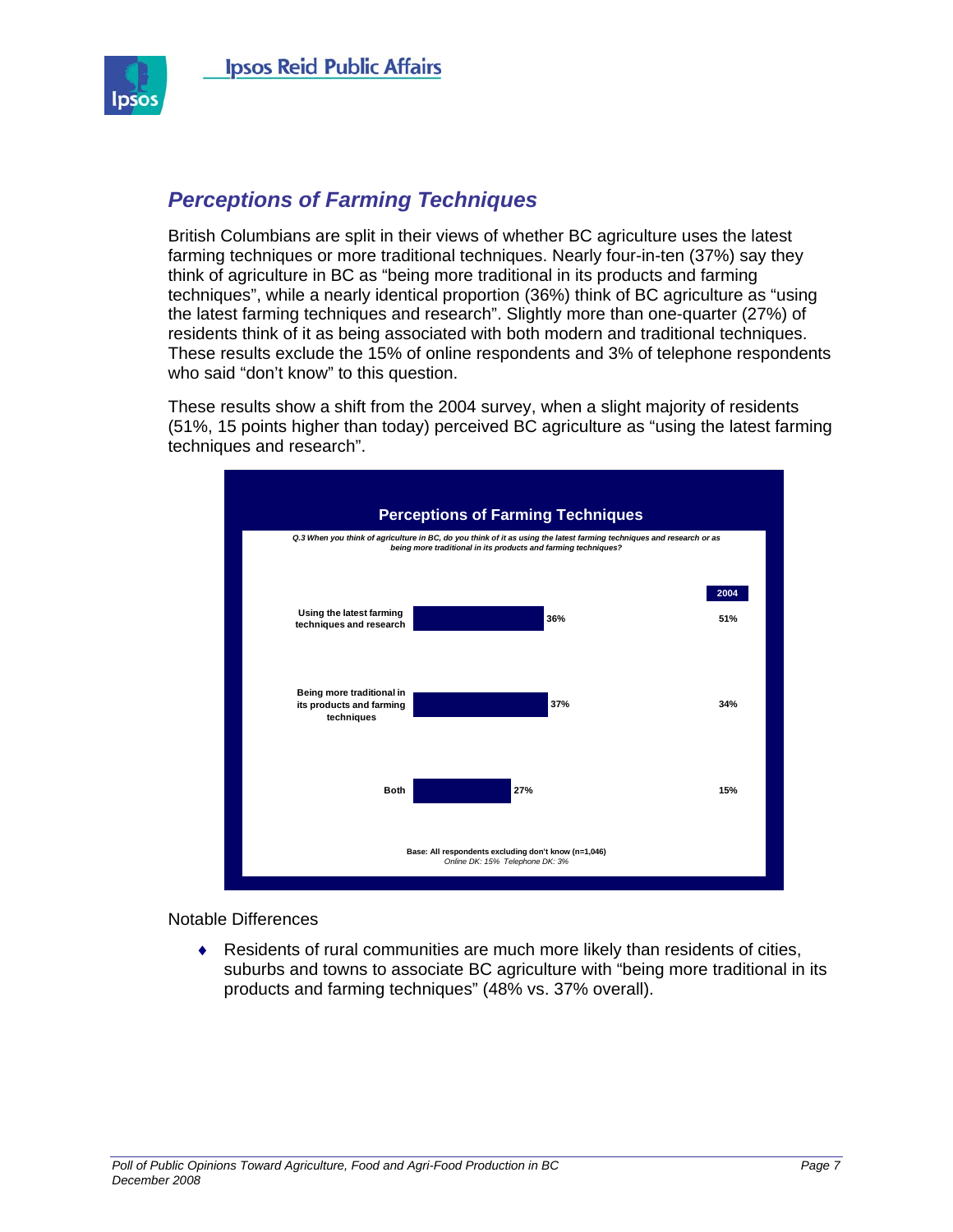

# *Perceived Shape of Agriculture Industry in BC*

Most British Columbians think the agriculture industry in BC is in either "good" (39%) or "only fair shape" (45%). Far fewer residents say that the agriculture industry is in "excellent shape" (3%) or "poor shape" (13%, including 2% "very poor" and 11% "poor"). These results exclude the 13% of online respondents and 2% of telephone respondents who said "don't know" to this question.

Overall, these results are a slight improvement from the 2004 survey. While four-in-ten British Columbians continue to view the industry as "excellent" or "good" (42% vs. 41% in 2004), the proportion rating the industry as "poor" ("very poor" or "poor") has fallen by 7 points from 2004 (13% vs. 20% in 2004). The decline in poor ratings has been offset by a 6 point rise in "only fair shape" ratings (45% vs. 39% in 2004).



#### Notable Differences

♦ Perceptions of the shape of the agriculture industry are most positive in the Lower Mainland (45% "excellent" or "good") and on Vancouver Island (43%). They are much *less* positive in the North (29% "excellent" or "good") and somewhat less positive in the Southern Interior (36%).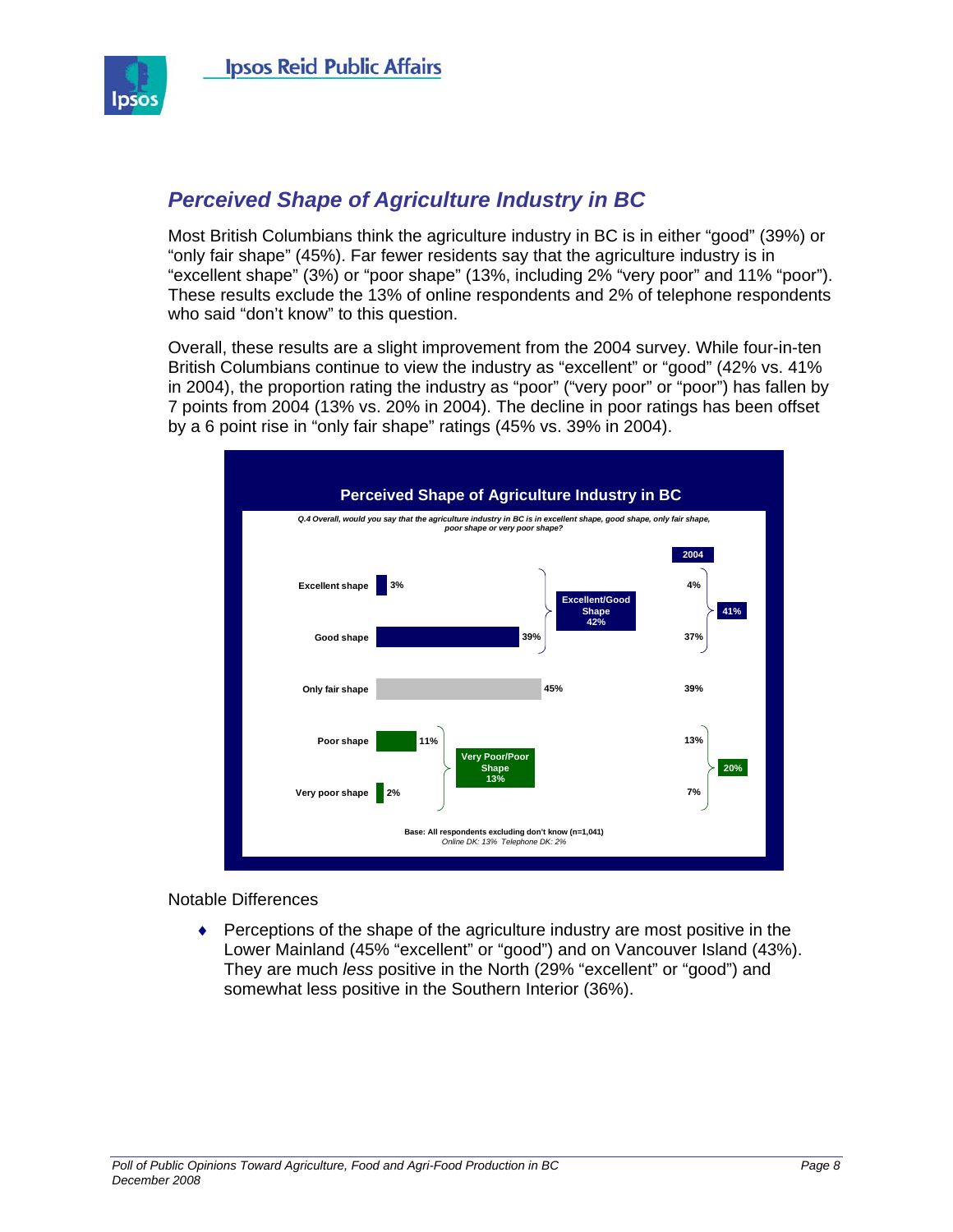

# *Knowledge of Farming in BC*

A very important caveat in interpreting results in this survey is that many responses are likely based merely on perceptions or best guesses rather than concrete knowledge. In fact, only about one-quarter (26%) of British Columbians say they know either "a lot" (5%) or "a fair amount" (22%) about farming in BC. Most British Columbians (74%) report that they either know "not very much" (47%) or "little" (27%) about farming in BC. These results exclude the 4% of online respondents and 0% of telephone respondents who said "don't know" to this question.



Notable Differences

♦ Knowledge of farming in BC is much higher among some demographic groups. Groups more likely to say that they know "a lot" or "a fair amount" include residents in households where someone works in the industry (54% "a lot" or "a fair amount"), residents of rural communities (46%), and residents of the Southern Interior (40%) and North (32%) as compared to residents of Vancouver Island (24%) and the Lower Mainland (22%).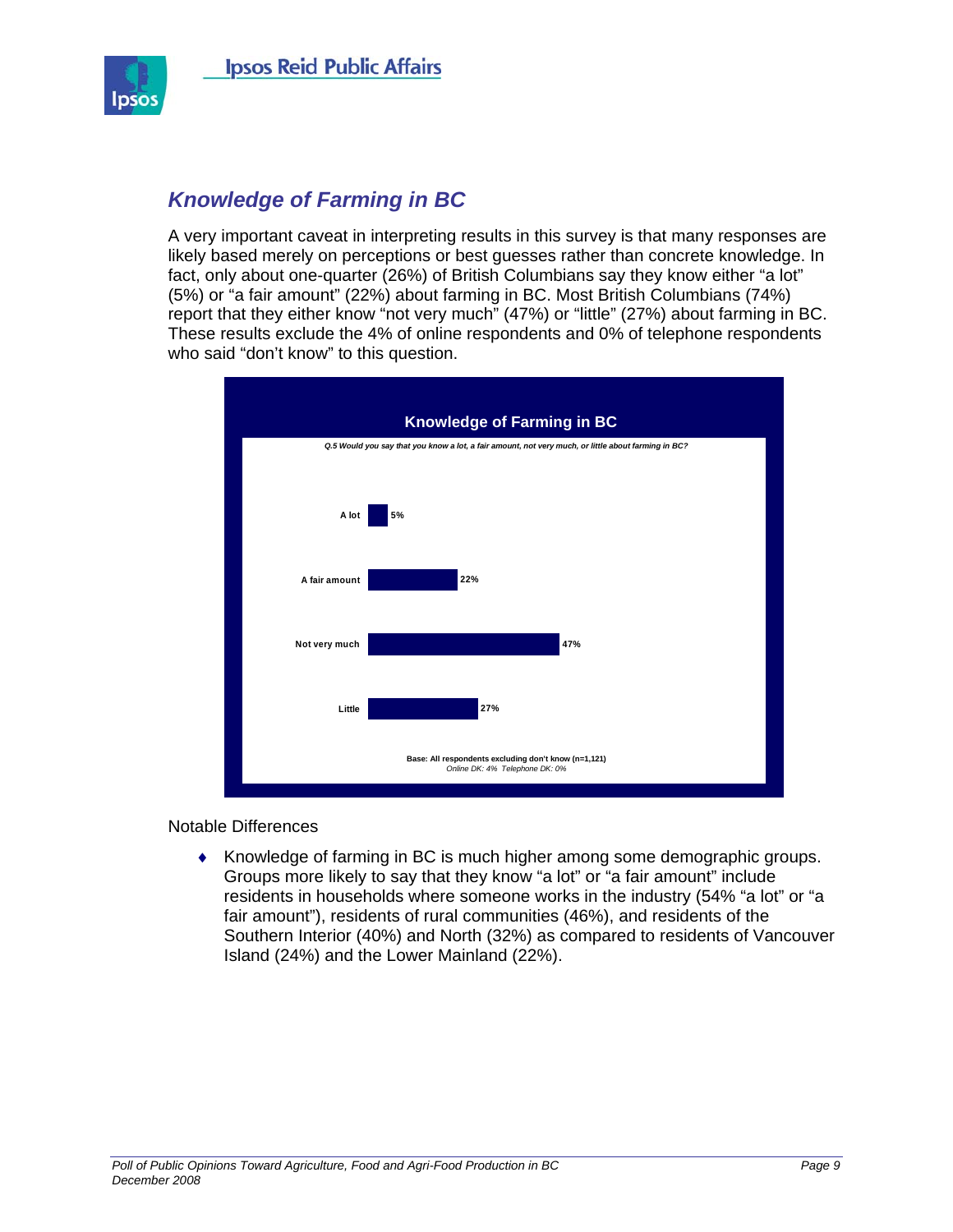

# *Top Sources of BC Agriculture Information*

British Columbians tend to get their information about agriculture in BC from more indirect sources such as the media than from primary sources such as farmers or their friends. Asked to provide up to three sources of information, the three most cited sources are all media related including "newspapers" (41%), the "news" (25%) and television (24%).

Behind these media sources are more direct channels such as "word of mouth (family, friends)" (24%), "farmers themselves" (17%) and "personal experience/observation" (16%). Also high on the list ( $5<sup>th</sup>$  spot) is the Internet (17%). These results exclude the 23% of online respondents and 1% of telephone respondents who said "don't know" to this question.



Notable Differences

♦ None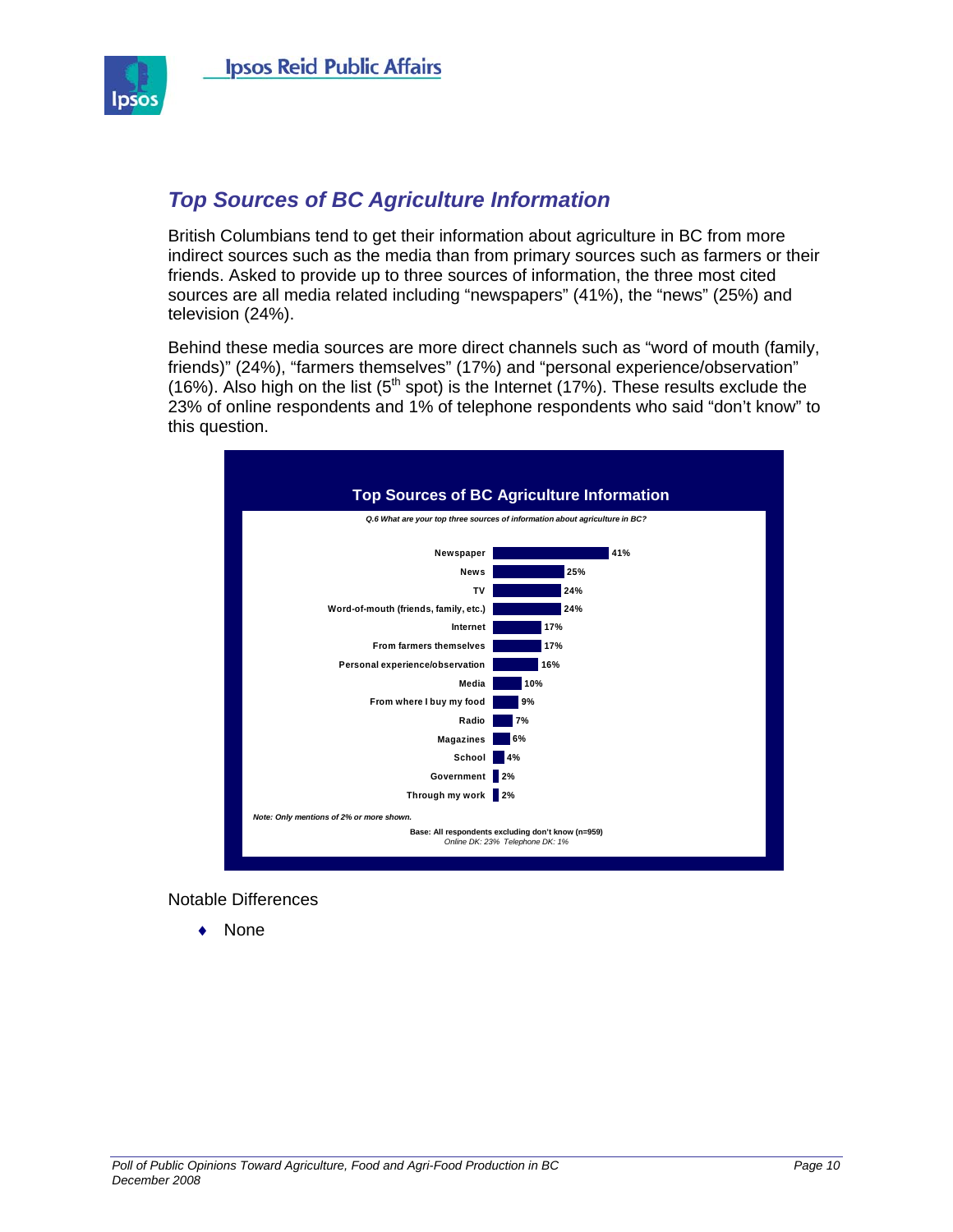

# **Attitudes Towards Farming, Agriculture and Processing**

# *Agreement with Statements about BC Agriculture*

Survey respondents were asked to agree or disagree with a battery of fourteen statements about agriculture in BC. The results for the 7 statements with the highest levels of agreement are shown in the chart below. Please note that the statement text shown in the chart has been abbreviated. The full text is shown in the analysis after the chart, as well as in the questionnaire included as an appendix to this report.



#### *"Agriculture is an important contributor to the BC economy."*

The vast majority of British Columbians (93%) agree that agriculture is an important contributor to the provincial economy, including more than one-third (36%) who "strongly agree" with this statement. These results exclude the 9% of online respondents and 1% of telephone respondents who said "don't know" to this question.

#### *"It is important that BC produce enough food so we don't have to depend on imports from other places."*

Nine-in-ten (91%) residents agree that it is important for BC to produce enough food so that the province doesn't have to depend on importing food from other places, including half (50%) who "strongly agree" that this is important. These results exclude the 4% of online respondents and 0% of telephone respondents who said "don't know" to this question.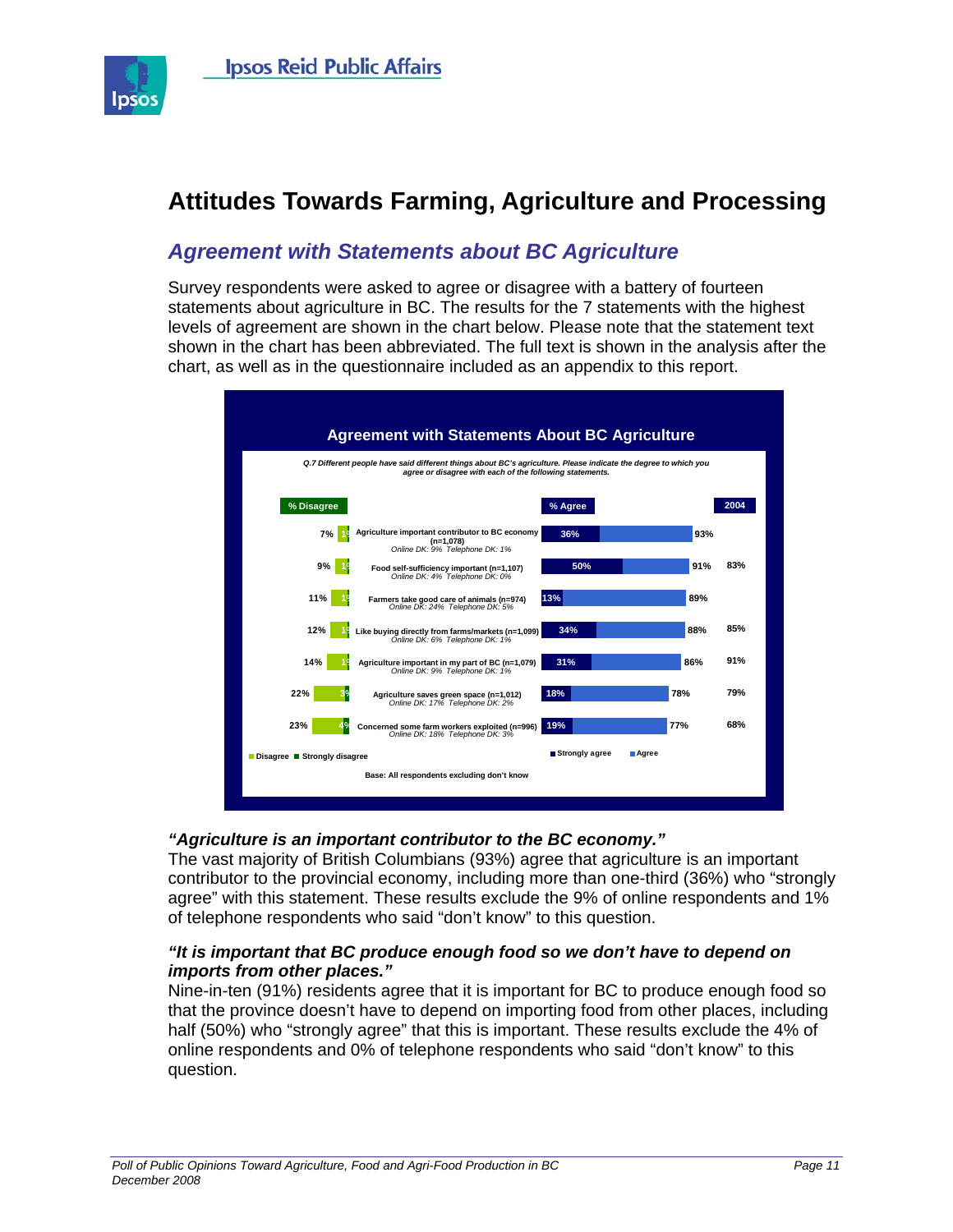

Agreement that food self-sufficiency is important has risen by 8 points from 2004 (91% vs. 83% in 2004).

#### *"BC farmers take good care of their animals."*

Most British Columbians (86%) agree that BC farmers take good care of their animals. These results exclude a notable 24% of online respondents and 5% of telephone respondents who said "don't know" to this question. The high level of online "don't know" responses is indicative that the BC public does not have a high level of knowledge of this particular issue.

#### *"I like to go out to farms and farmers markets where I can buy food directly from the farmer."*

Nearly nine-in-ten British Columbians (88%) say they like to buy directly from farms and farmers markets, including 34% who "strongly agree" they like to buy directly. These results exclude the 6% of online respondents and 1% of telephone respondents who said "don't know" to this question.

This response is consistent with the 2004 survey.

#### *"Agriculture is important to my part of the province."*

Most British Columbians agree that agriculture is important to their own part of the province, including three-in-ten (31%) who "strongly agree" it is important. These results exclude the 9% of online respondents and 1% of telephone respondents who said "don't know" to this question.

The importance of agriculture to their local part of the province is down a slight 5 points from 2004 (86% vs. 91% in 2004).

#### *"One of the important things agriculture does in BC is protect our green areas near cities so that we don't have as much urban sprawl."*

Nearly eight-in-ten (78%) residents agree that a benefit of agriculture is protecting green space near cities. These results exclude the 17% of online respondents and 2% of telephone respondents who said "don't know" to this question.

This result is consistent with the 2004 survey.

#### *"I am concerned that some farm workers are exploited in BC."*

More than three-quarters (77%) of British Columbians say they are concerned that some farm workers are being exploited in BC. These results exclude the 18% of online respondents and 3% of telephone respondents who said "don't know" to this question.

Concern about farm workers has increased by 9 points from the 2004 survey (77% vs. 68% in 2004).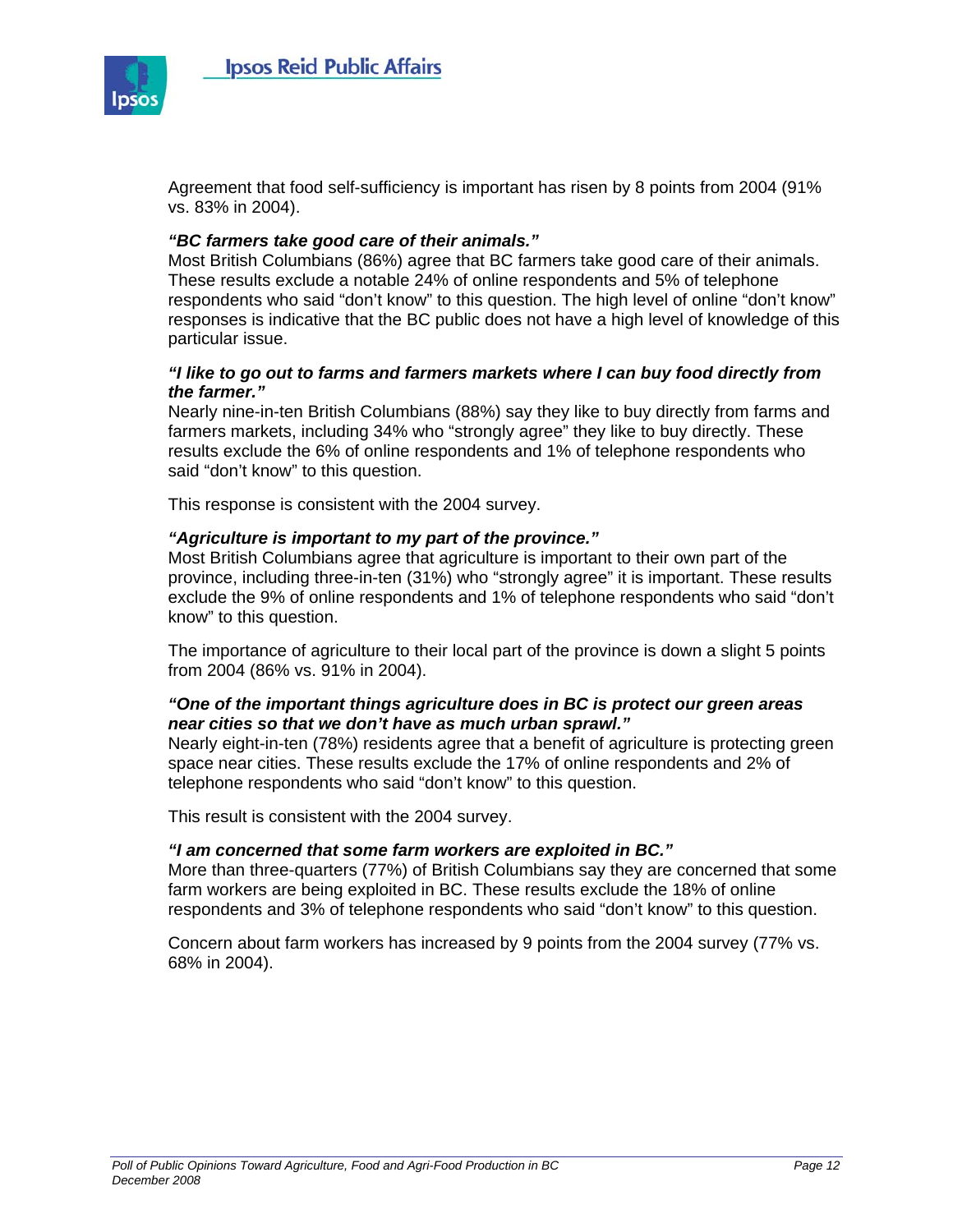

# **Attitudes Towards Farming, Agriculture and Processing**

# *Agreement with Statements about BC Agriculture*

The results for the seven statements with the lowest levels of agreement are shown in the chart below. As in the previous chart, the statement text shown has been abbreviated. The full text is shown in the analysis after the chart, as well as in the questionnaire included as an appendix to this report.



#### *"BC farmers take good care of the environment."*

Three-quarters (76%) of British Columbians agree that farmers take good care of the environment. These results exclude the 26% of online respondents and 5% of telephone respondents who said "don't know" to this question. The high level of online "don't know" responses is indicative that the BC public does not have a high level of knowledge of this particular issue.

Lower Mainland residents (72%) are *less* likely than residents of the rest of BC (81%) to agree that BC farmers take good care of the environment.

#### *"Agriculture should be the top priority for water use in BC wherever water resources are limited."*

Three-quarters (74%) of BC residents agree that agriculture should be the top priority for water resources wherever water resources are limited. These results exclude the 15% of online respondents and 1% of telephone respondents who said "don't know" to this question.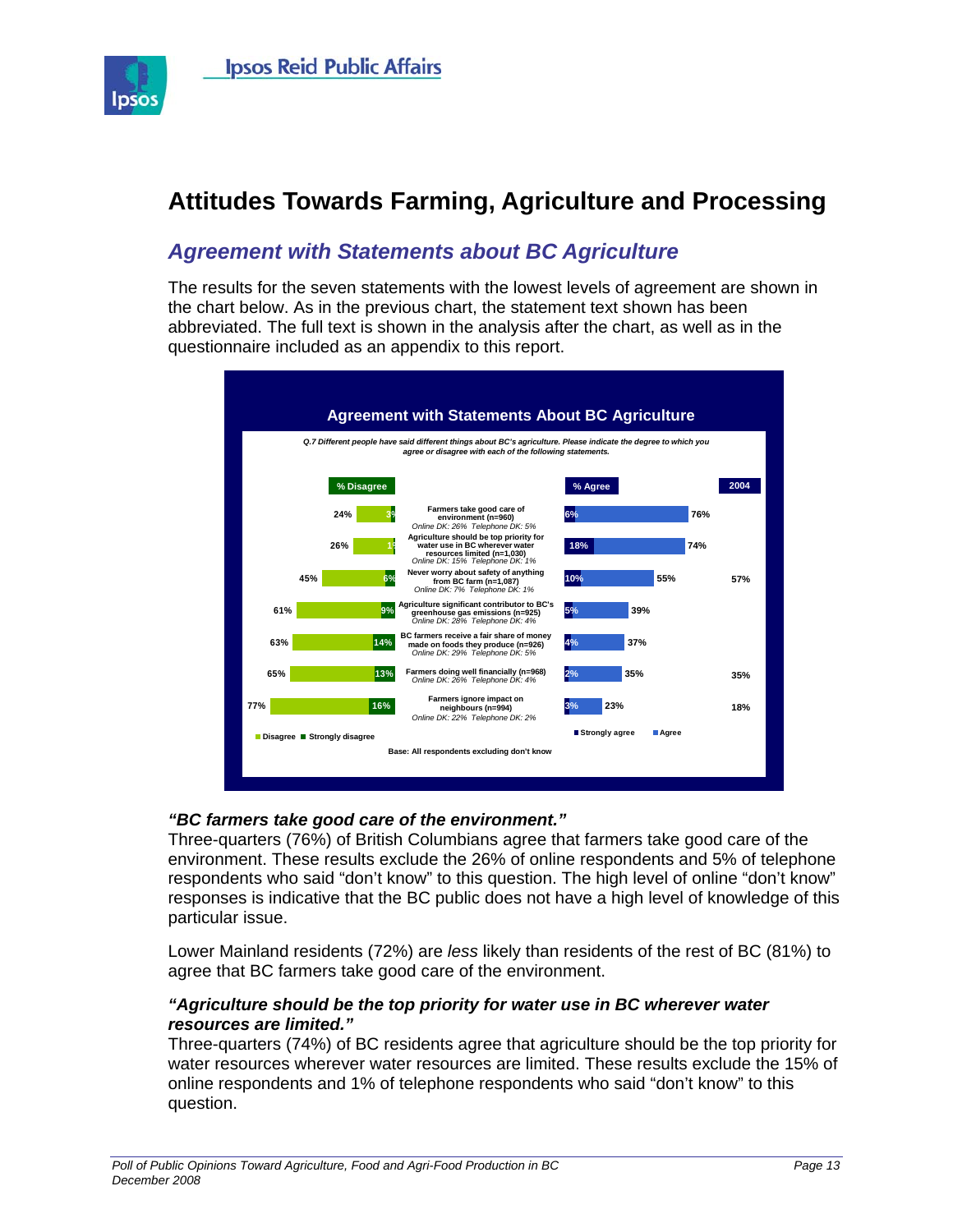

*"I never worry about the safety of anything that comes from a BC farm."*  A slight majority (55%) of British Columbians agree that they never worry about the safety of anything that comes from a BC farm. While the proportion disagreeing that they never worry is substantial (45% of residents), it is important to note that the statement includes the standard "never worry" (i.e. as opposed to the softer "rarely worry") which is a tough threshold to meet. These results exclude the 7% of online respondents and 1% of telephone respondents who said "don't know" to this question.

This result is consistent with the 2004 survey.

*"Agriculture is a significant contributor to BC's greenhouse gas emissions."*  A majority (61%) of British Columbians disagree that agriculture is a significant contributor to the provinces greenhouse gas emissions (39% agree). These results exclude the 28% of online respondents and 4% of telephone respondents who said "don't know" to this question. The high level of online "don't know" responses is indicative that the BC public does not have a high level of knowledge of this particular issue.

Lower Mainland residents (42%) are more likely than residents of the rest of BC (34%) to agree that agriculture is a significant greenhouse gas contributor.

*"BC farmers receive a fair share of the money made on the foods they produce."*  More than six-in-ten (63%) British Columbians disagree that BC farmers receive a fair share of the money made on the foods they produce (37% agree). These results exclude the 29% of online respondents and 5% of telephone respondents who said "don't know" to this question. The high level of online "don't know" responses is indicative that the BC public does not have a high level of knowledge of this particular issue.

Agreement that farmers receive a fair share is higher among men (44% vs. 30% of women) and younger residents (49% among 18-34 years vs. 37% among 35-54 years, 27% among 55+ years). Agreement is *lower* among residents of rural communities (26% vs. 37% overall) and those who live in a farming/processing household (21% vs. 38% among those who do not).

#### *"Farmers are doing pretty well financially."*

British Columbians generally do not agree that farmers are doing well financially. Twothirds (65%) of residents disagree that BC farmers are doing pretty well financially (35% agree). These results exclude the 26% of online respondents and 4% of telephone respondents who said "don't know" to this question. The high level of online "don't know" responses is indicative that the BC public does not have a high level of knowledge of this particular issue.

This result is consistent with the 2004 survey.

Agreement that farmers are doing well financially is higher in the Lower Mainland (40% vs. 29% rest of BC), among men (45% vs. 25% of women) and younger residents (45% among 18-34 years vs. 32% among 35-54 years, 31% among 55+ years). Agreement is *lower* among residents of rural communities (25% vs. 35% overall).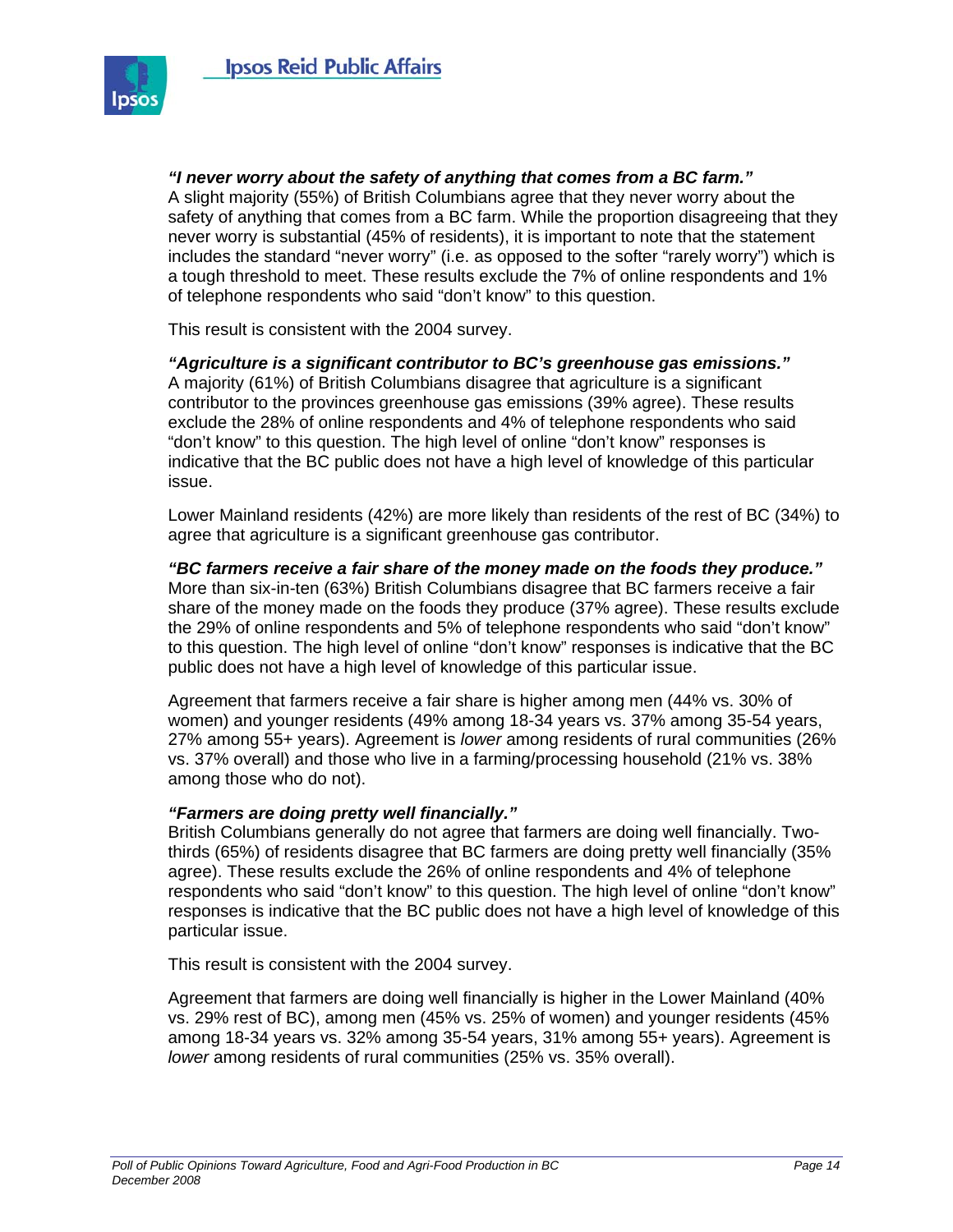

#### *"Farmers don't seem to care much about the impact their operations have on their neighbours."*

Most British Columbians believe that farmers make good neighbours. More than threequarters (77%) disagree that farmers don't seem to care about the impact of their operations on neighbours (23% agree). These results exclude the 22% of online respondents and 2% of telephone respondents who said "don't know" to this question. The high level of online "don't know" responses is indicative that the BC public does not have a high level of knowledge of this particular issue.

Agreement that farmers don't seem to care is higher among Lower Mainland residents (27% vs. 17% rest of BC). Agreement is *lower* among rural residents (15% vs. 23% overall).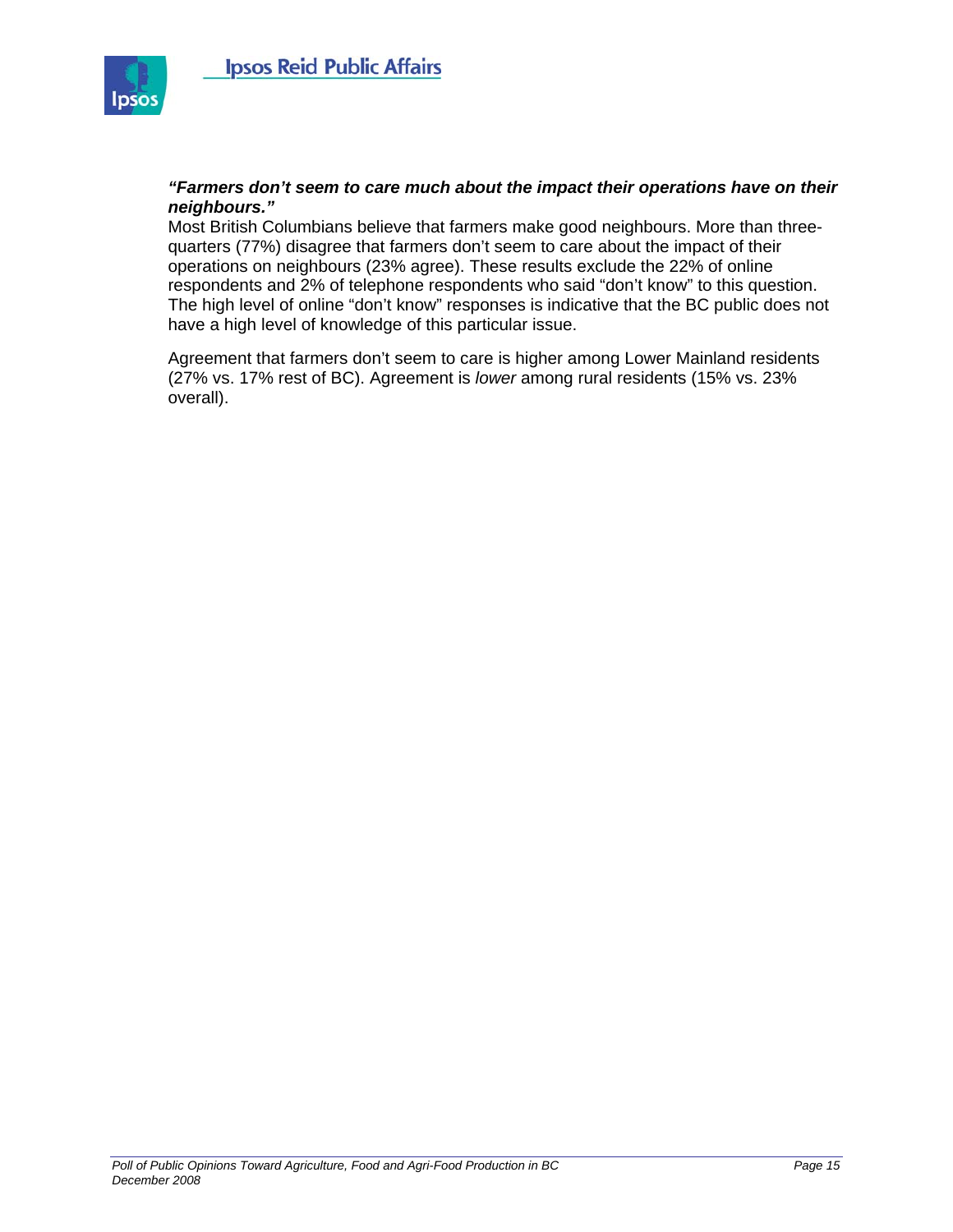

# **Agreement with Statements about Food Processing**

Survey respondents were also asked to agree or disagree with three statements about the food processing industry in BC. Food processors were defined as those who process and package foods for the consumer market in BC. The results for all three statements show the public has a positive impression of the food processing industry in BC.

Please note that the statement text shown in the chart has been abbreviated. The full text is shown in the analysis after the chart, as well as in the questionnaire included as an appendix to this report.



#### *"I'm confident that food products processed here in BC are safe."*

Most (85%) British Columbians agree they are confident that food products processed in BC are safe. These results exclude the 13% of online respondents and 1% of telephone respondents who said "don't know" to this question.

#### *"Food processors in BC operate in an environmentally responsible manner."*

Slightly more than three-quarters (77%) of British Columbians agree that BC food processors operate in an environmentally responsible manner. These results exclude the 42% of online respondents and 7% of telephone respondents who said "don't know" to this question. The high level of online "don't know" responses is indicative that the BC public does not have a high level of knowledge of this particular issue.

Residents of towns (85%) and rural communities (84%) are more likely than city (74%) or suburban (75%) residents to agree that BC food processors operate in an environmentally responsible manner.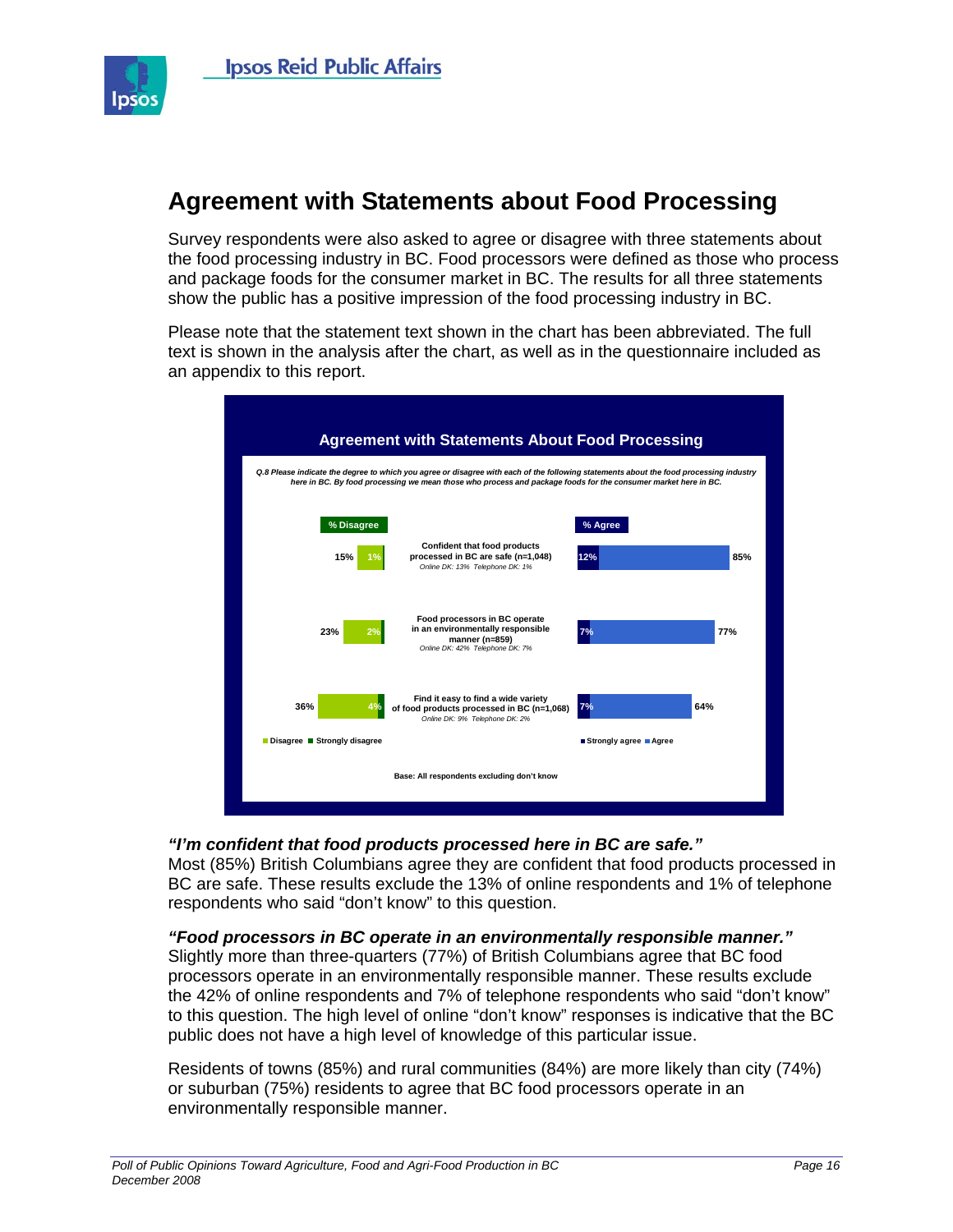

#### *"I find it easy to find a wide variety of food products processed here in BC."*

Nearly two-thirds (64%) of residents agree that they find it easy to find a wide variety of food products processed here in BC. These results exclude the 9% of online respondents and 2% of telephone respondents who said "don't know" to this question.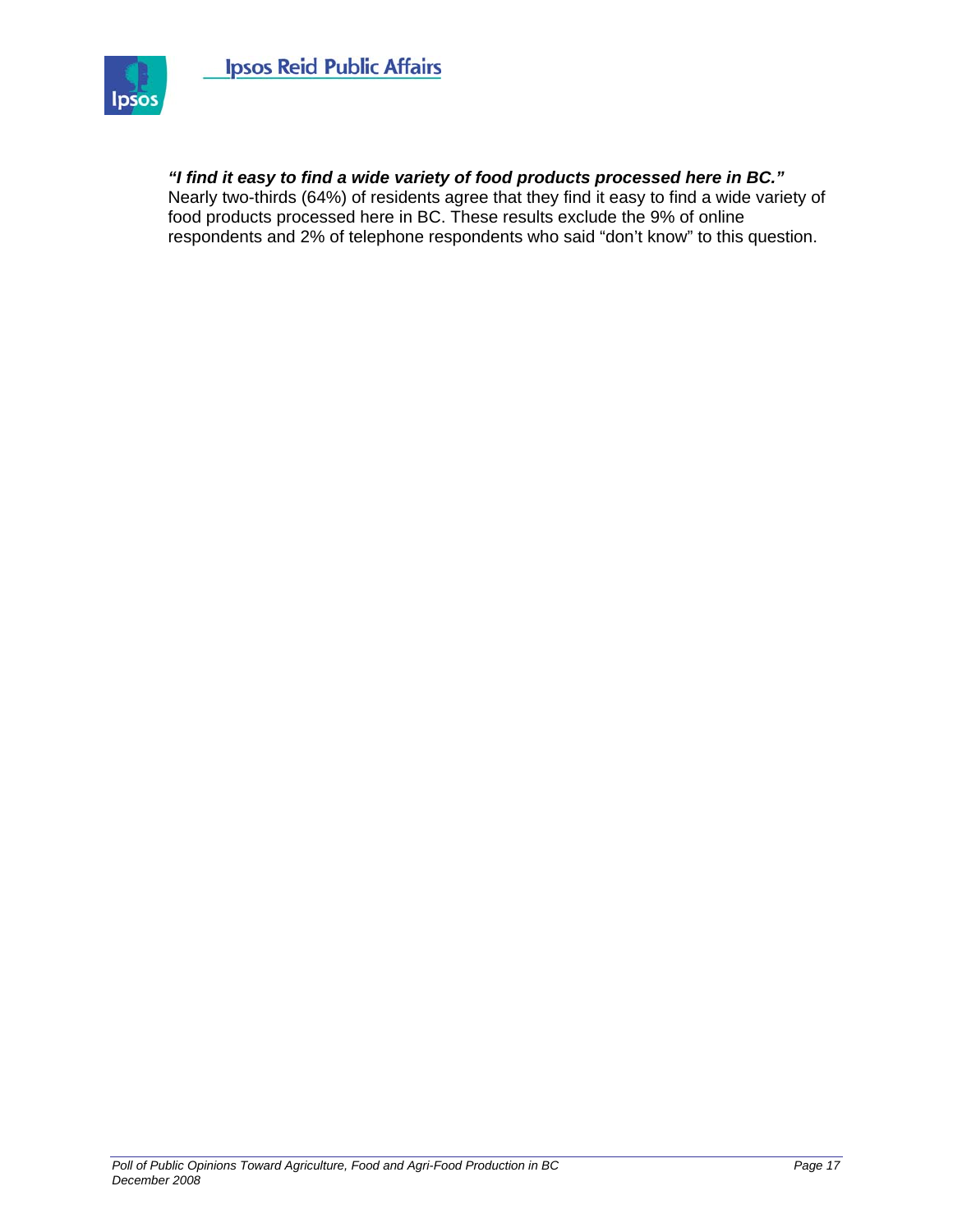

# **Trust in Those Involved in BC Agriculture and Food Industries**

Survey respondents were asked to indicate how much they trust that various groups are acting in the best interests of BC consumers. The scale used was "trust completely", "trust mostly", "trust a fair amount", "trust not very much" and "trust not at all". The top three categories are summarized in the chart below.

Farmers are at the top of the public trust scale. Nearly all British Columbians (96%) say they trust farmers at least "a fair amount" to act in the best interests of consumers. Retailers and grocers are next best, with the trust of 84% of residents, followed by food processors (76%) and government regulators/safety inspectors (75%).

A slight majority (56%) of residents say they trust the media at least "a fair amount" to act in the best interest of consumers. Elected politicians score lowest on the public trust scale, with fewer than four-in-ten (38%) saying they trust politicians at least "a fair amount".

All results are consistent with the 2004 survey. In fact, the rank order of the various stakeholders is identical to 2004.

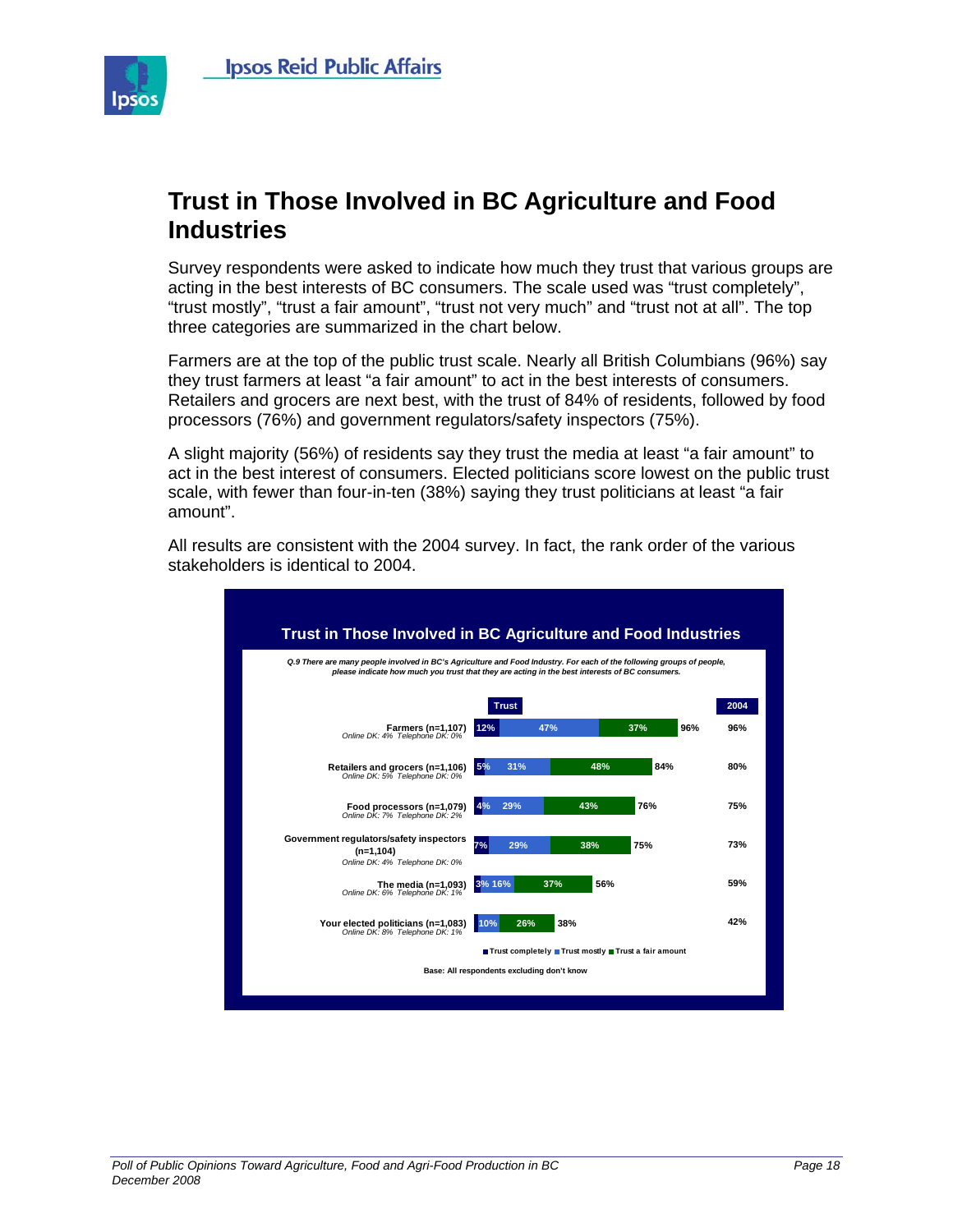



Notable Differences

*Farmers* 

♦ None

*Retailers and grocers who sell food to you* 

♦ None

*Food processors that prepare and package food* 

♦ None

*Government regulators and safety inspectors* 

♦ None

*The Media* 

♦ None

*Your Elected Politicians* 

♦ Trust is higher among younger residents (47% among 18-34 years vs. 35% among 35-54 years, 33% among 55+ years).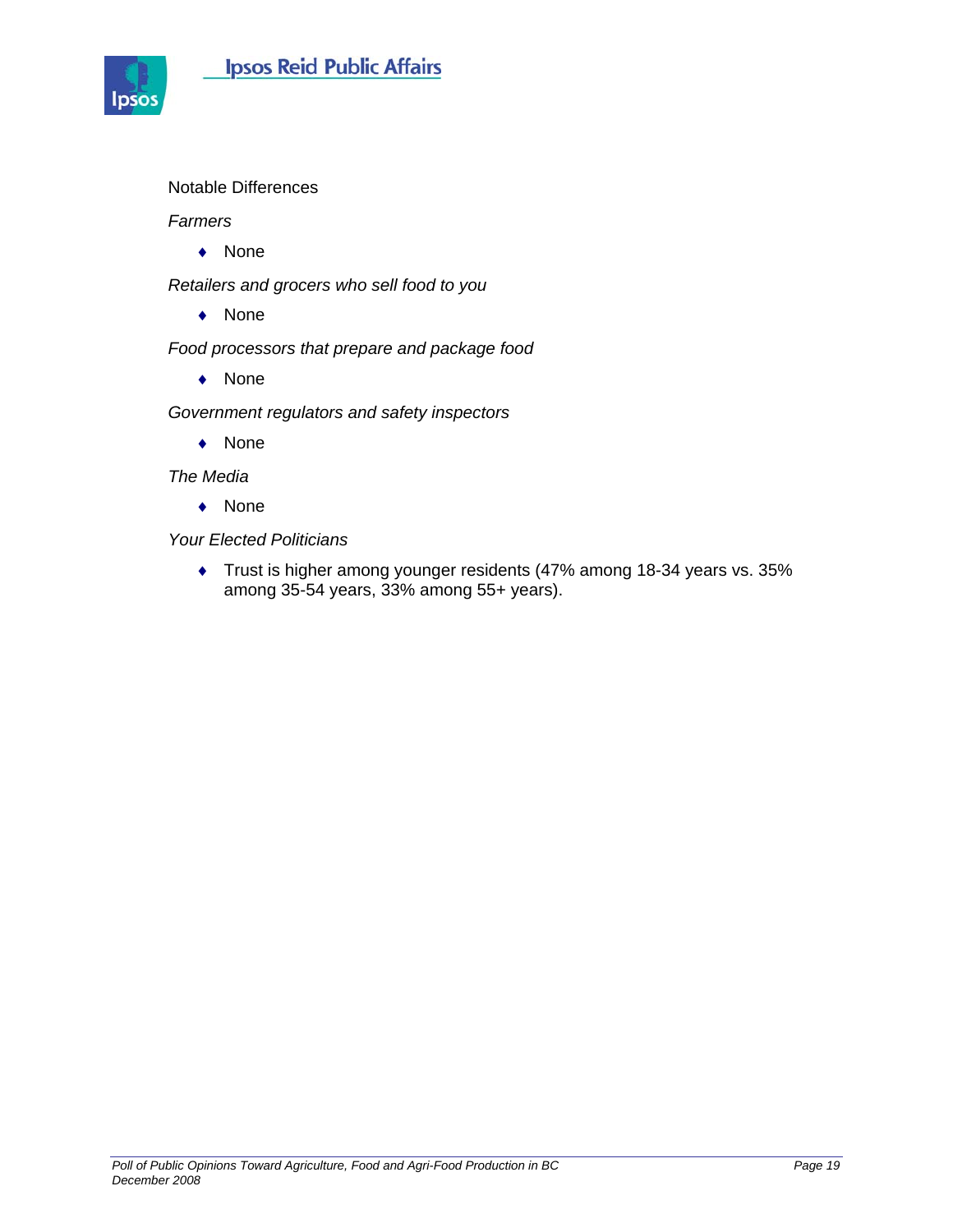

### *Willingness to Pay Price Premium*

Survey respondents were asked to indicate whether they would pay more for food under certain conditions. The scale used was "would pay a lot more", "would pay somewhat more", "would pay only a bit more" and "would not pay more". The top three categories (i.e. would pay more) are summarized in the chart below.

A majority of British Columbians say they would pay more ("a lot", "somewhat" or "only a bit") for food under each of the six conditions tested. Freshness is the most appealing attribute, with nine-in-ten (91%) residents saying they would pay more for food that "was fresher". Roughly eight-in-ten say they would pay more for food that "was produced with less use of pesticides or chemicals" (82%), "was produced in BC" (80%) or "was produced in your region of the province" (78%).

Slightly fewer residents, but still a strong majority, would pay more for food that "was sold directly to you by the farmer" (75%) or "was certified organic" (67%).

These results are mostly consistent with the 2004 survey. The rank ordering of the items is also identical to 2004. While consistent with 2004 results, the appeal of some attributes has increased slightly from the earlier survey. Willingness to pay more has increased for freshness (up 6 points), being produced in BC (up 5 points), being produced in your region (up 5 points) and direct sales from the farmer (up 5 points).

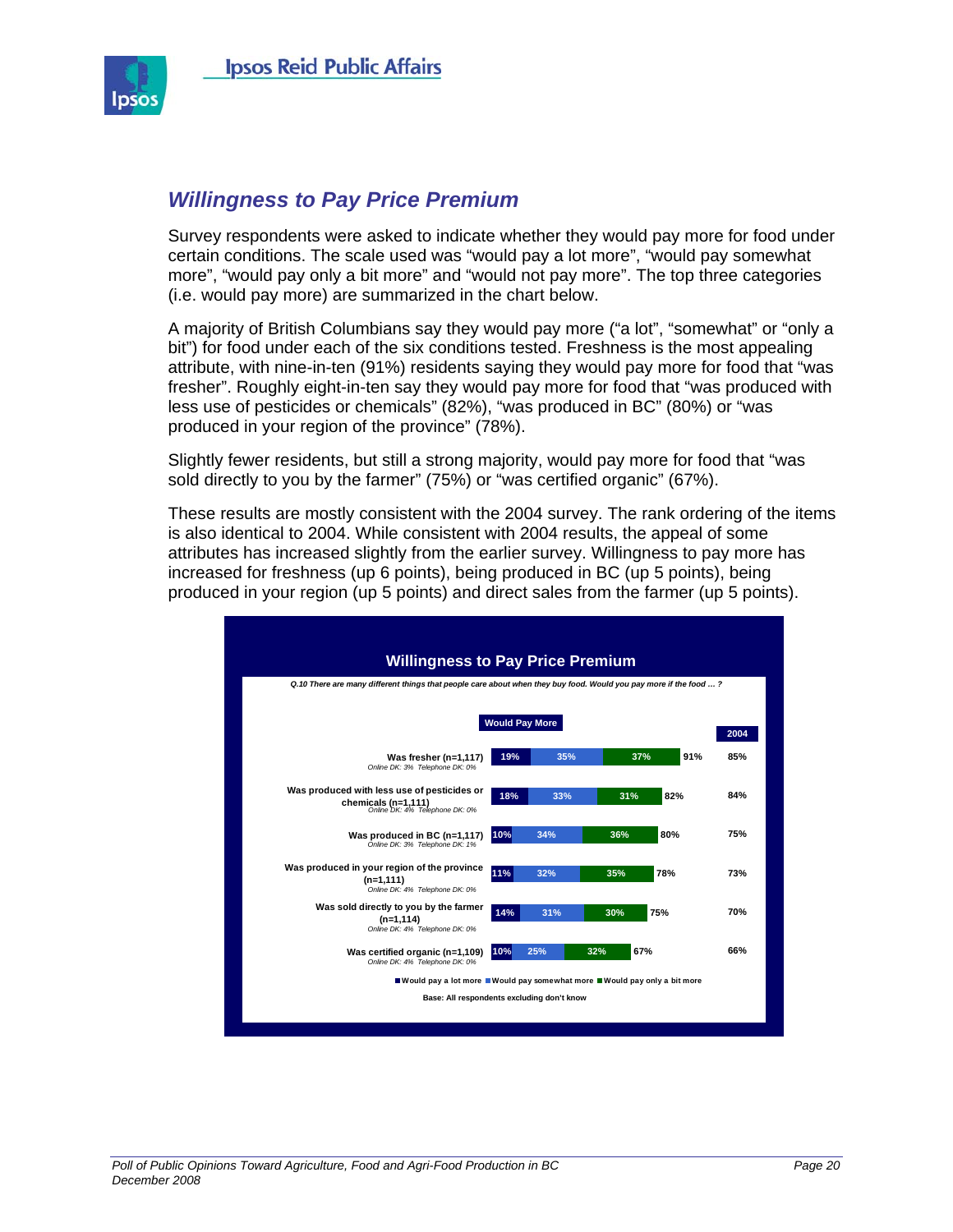

#### Notable Differences

#### *Was fresher*

♦ None

*Was produced with less use of pesticides or chemicals* 

♦ None

#### *Was produced in BC*

♦ A willingness to pay more for food produced in BC is stronger outside the Lower Mainland (85% vs. 75% in Lower Mainland), especially among Vancouver Island residents (90%).

#### *Was produced in your region of the province*

♦ A willingness to pay more for food produced in their region is stronger outside the Lower Mainland (82% vs. 72% in Lower Mainland).

#### *Was sold directly to you by the farmer*

♦ A willingness to pay more for food direct from the farmer is strongest on Vancouver Island (85%), as compared to the North (75%), Southern Interior (74%) and Lower Mainland (72%).

#### *Was certified organic*

♦ A willingness to pay more for certified organic food is strongest on Vancouver Island (73%), especially compared to the North (61%) and Southern Interior (61%). Older residents are *less* willing to pay more for certified organic food (58% among 55+ years vs. 70% among 18-34 years, 71% among 35-54 years).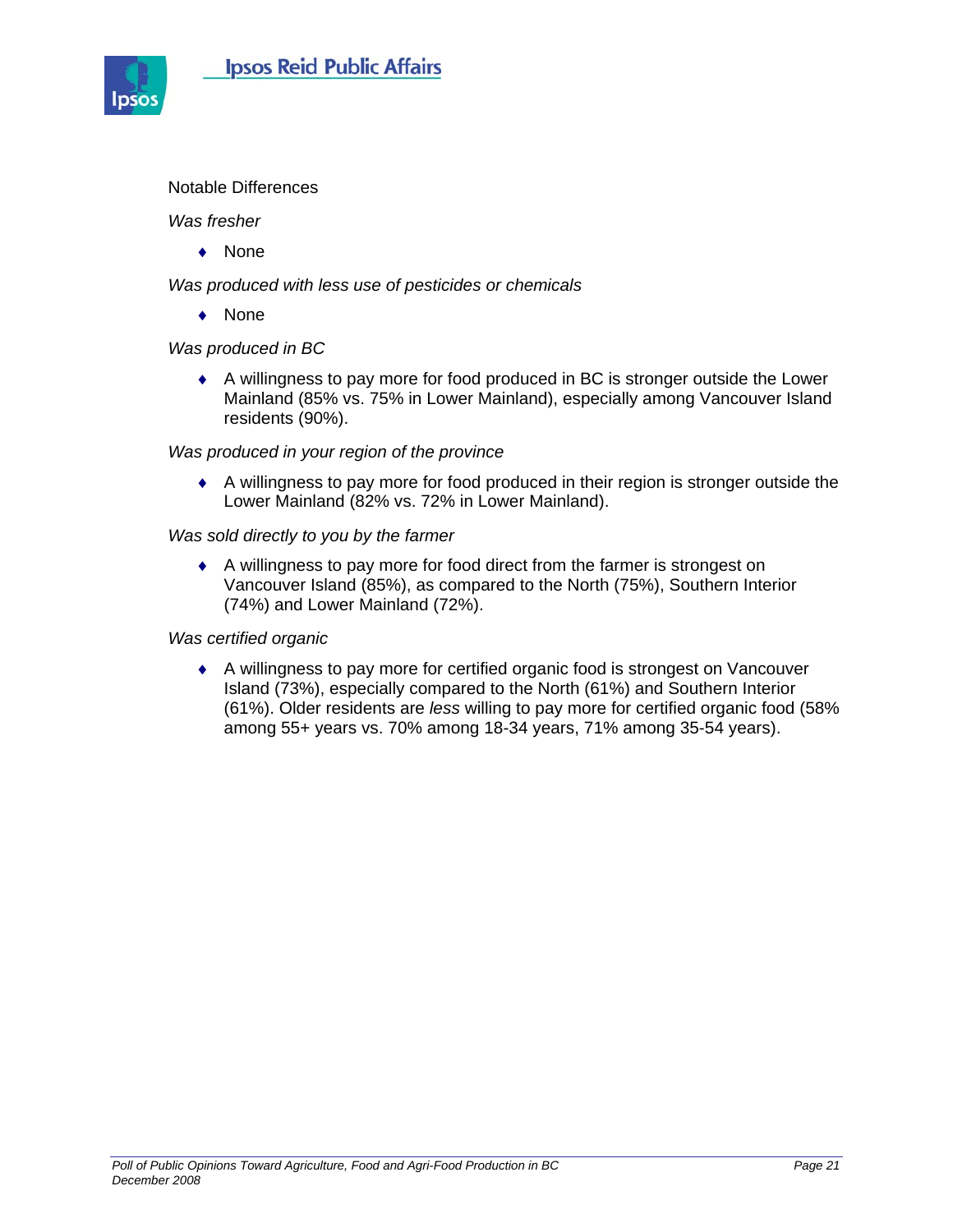

# *Viewpoints on Nutritional Labelling*

When it comes to nutritional labelling for imported foods, two-thirds (65%) of British Columbians side with the viewpoint that "*it is expensive and unfair for BC foods producers to have to print detailed labels, when some imported food don't.*" One-third (35%) of residents agree more with the alternative view that *"if we required all the food to have the BC-style labels, some ethnic and specialty foods just wouldn't be available here, so we should let those foods in without BC-style labels."* These results exclude the 29% of online respondents and 4% of telephone respondents who provided no response to this question. The high level of online "don't know" responses is indicative that the BC public does not have a high level of knowledge of this particular issue.

While a majority of the public sides with the viewpoint that imported foods should meet the same labelling requirements as local foods, the size of the majority has been reduced from the 2004 survey. In 2004, nearly eight-in-ten (78%) residents said that differing requirements for imported foods are unfair, 13 points higher than today.



Notable Differences

 $\bullet$  A view that differing label requirement is expensive and unfair is higher among older residents (73% among 55+ years vs. 64% among 35-54 years, 57% among 18-34 years) and also higher among residents of the Southern Interior (74%) and North (72%), compared to residents of the Lower Mainland (62%) and Vancouver Island (64%).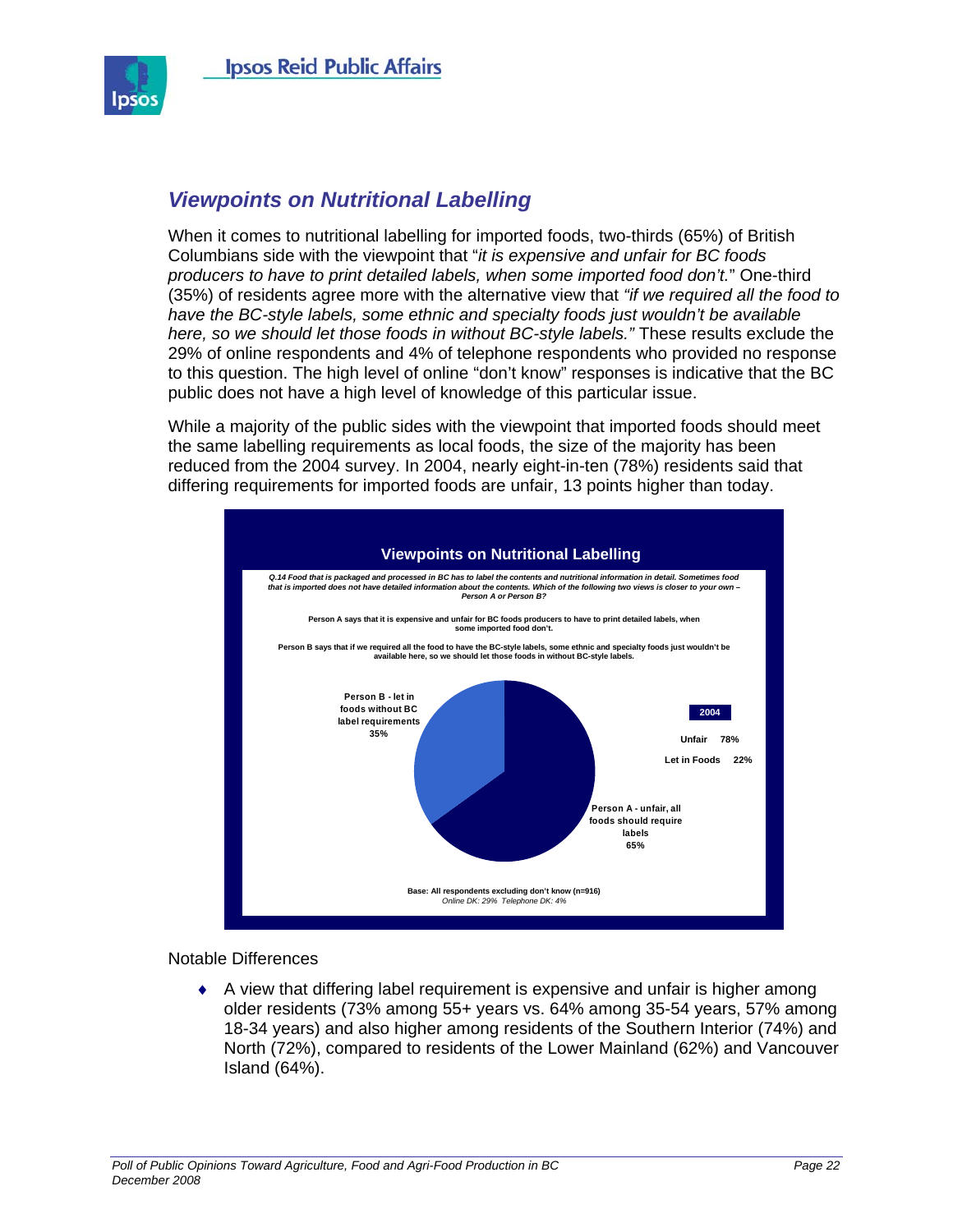

# *Knowledge of ALR*

Most British Columbians admit their knowledge of the Agricultural Land Reserve (ALR) is limited. Only 13% of residents say they know "a lot" about the ALR, with a further threein-ten (28%) saying they know "some". Six-in-ten (59%) residents say they know either "only a little" (32%) or "nothing at all" (28%) about the ALR.



These results are consistent with the 2004 survey.

Notable Differences

♦ Overall, four-in-ten (41%) residents say they know "a lot" or "some" about the ALR. This knowledge is higher among Southern Interior (49%) and Vancouver Island (45%) residents than among Lower Mainland (38%) or Northern (31%) residents. It is also higher among men (47% vs. 35% among women), older residents (55% among 55+ years vs. 38% among 18-34 years, 39% among 35- 54 years), rural residents (57% vs. 41% overall) and those who live in a farming/processing household (56% vs. 40% among those who do not).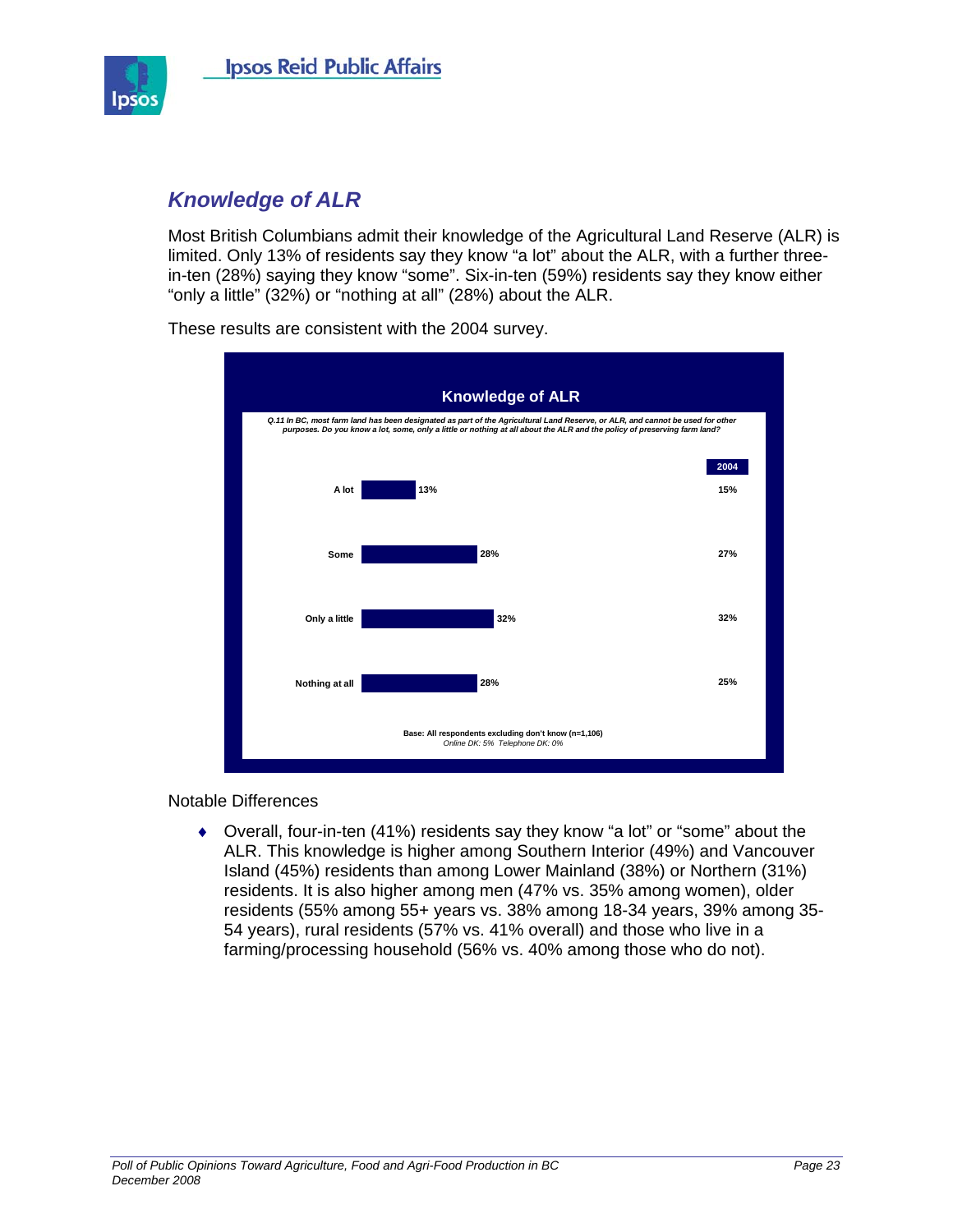

# *Support for ALR*

British Columbians may not know a lot about ALR, but they do support the concept of preserving farm land. Among British Columbians with at least a little knowledge of ALR, the vast majority (95%) say they support the ALR and the policy of preserving farm land, including 52% who "strongly support" this concept.

Overall support for ALR is up a slight 4 points from 2004 (95% today vs. 91% in 2004).



Notable Differences

♦ None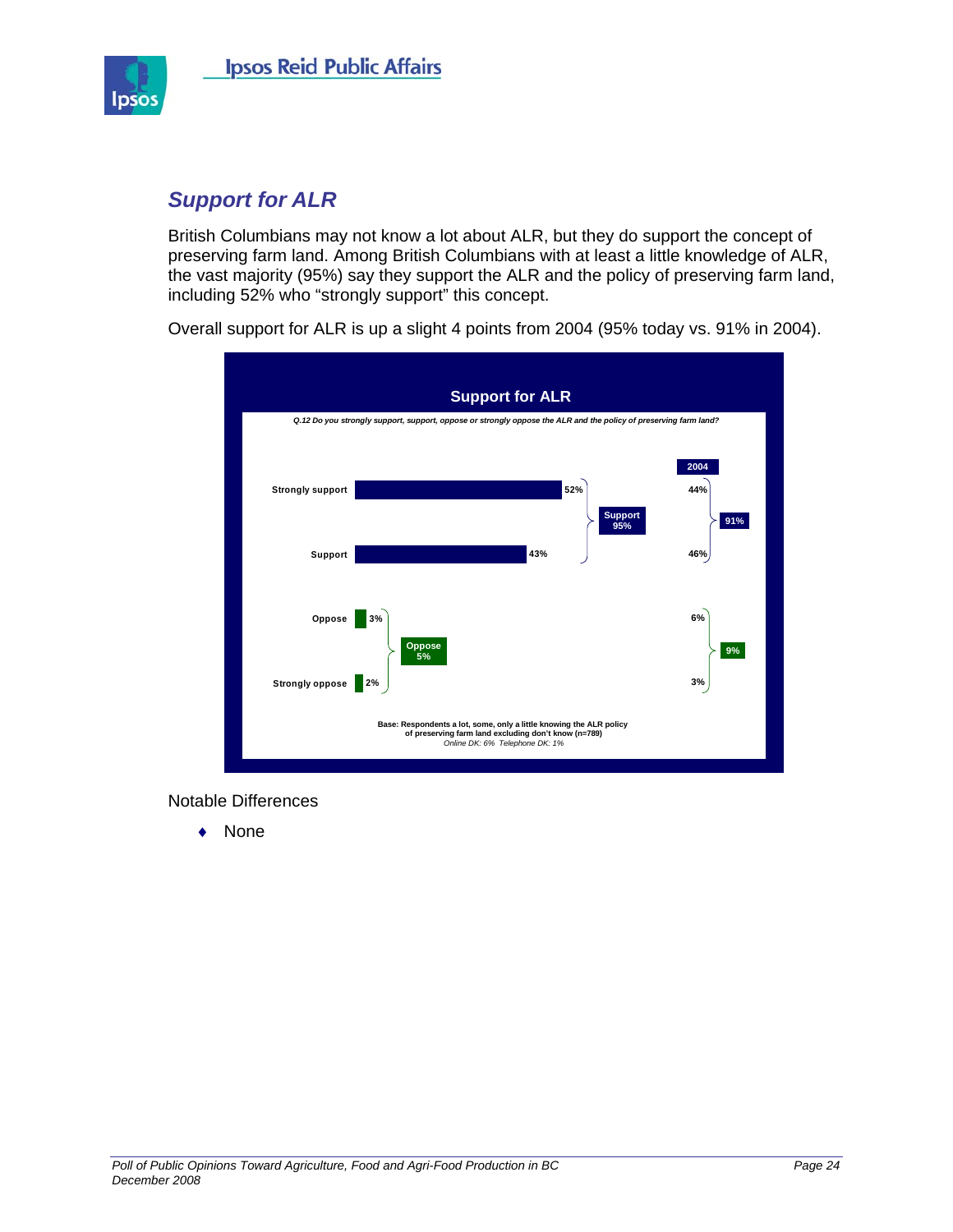

### *Agreement with ALR Statements*

All survey respondents were asked to agree or disagree with a series of three statements about the ALR and the relationship between farming and surrounding communities. Please note that the statement text shown in the chart has been abbreviated. The full text is shown in the analysis after the chart, as well as in the questionnaire included as an appendix to this report.

Nearly all British Columbians think it is okay to limit development in order to protect agricultural land. Ninety-five percent of residents say they agree*"the government should limit urban development in farm areas to protect farmers and agricultural land,*" including half (49%) who "strongly agree" with this statement.

Most British Columbians also believe that farmers should have a right to continue their operations even if it impacts new neighbourhoods built around farmland. Nine-in-ten (91%) residents agree that *"as neighbourhoods are built around farmland, farmers have a right to continue using reasonable farm practices, even if the new neighbours oppose the odours or other impacts that sometimes come with farming,*" including four-in-ten (42%) who "strongly agree".

British Columbians are more split on the issue of whether there is a difference between small family farms and large-scale farming operations when it comes to bothering their neighbours. Six-in-ten (59%) residents agree "*it's okay to have small family farms near housing and urban areas, but we shouldn't allow large-scale farming operations that bother their neighbours,*" while four-in-ten (41%) disagree.

The results for all statements are consistent with the 2004 survey.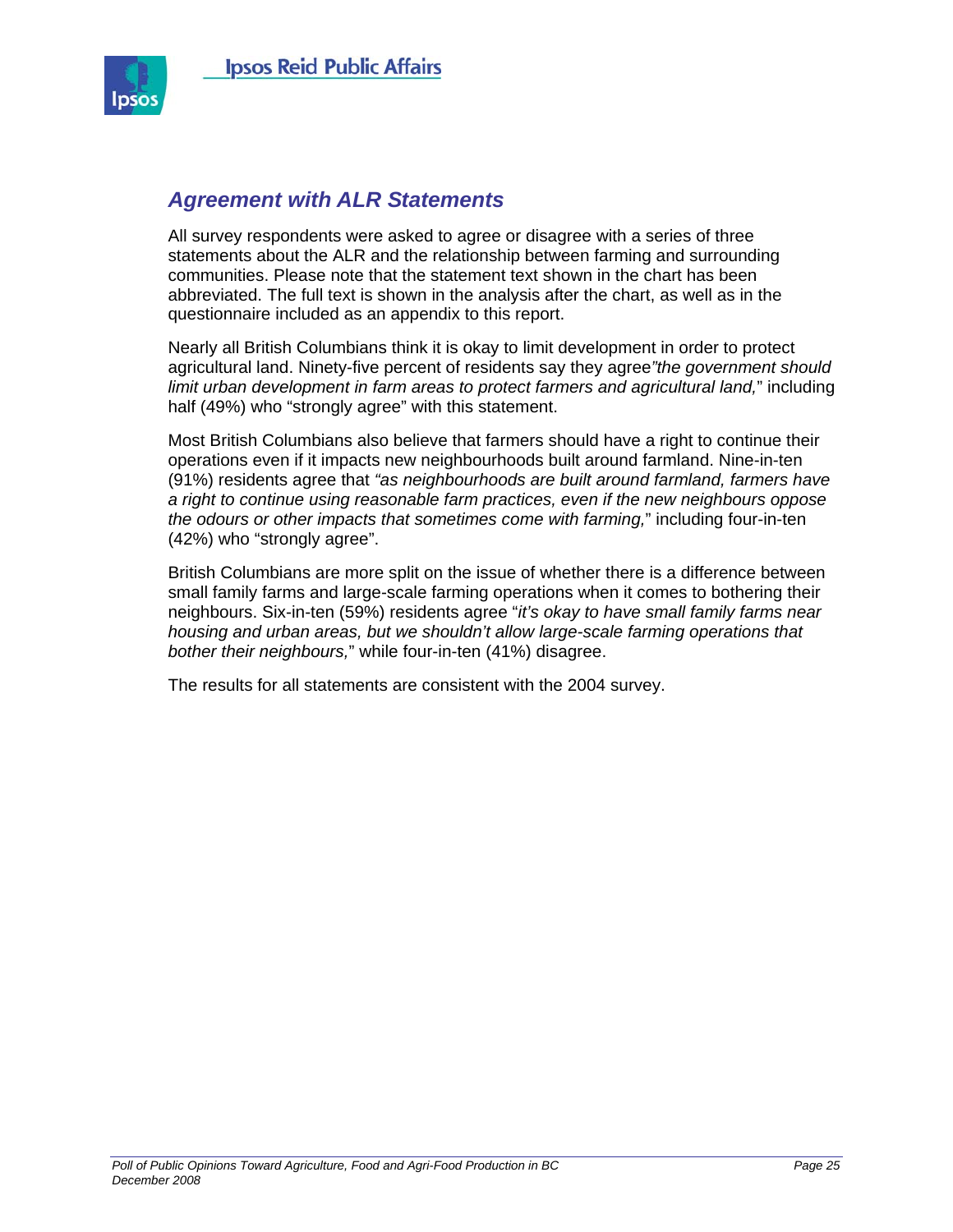

Ipsos



Notable Differences

*"The government should limit urban development in farm areas to protect farmers and agricultural land."* 

♦ None

*"As neighbourhoods are built around farmland, farmers have a right to continue using reasonable farm practices, even if the new neighbours oppose the odours or other impacts that sometimes come with farming."* 

♦ None

*"It's okay to have small family farms near housing and urban areas, but we shouldn't allow large-scale farming operations that bother their neighbours."* 

**None**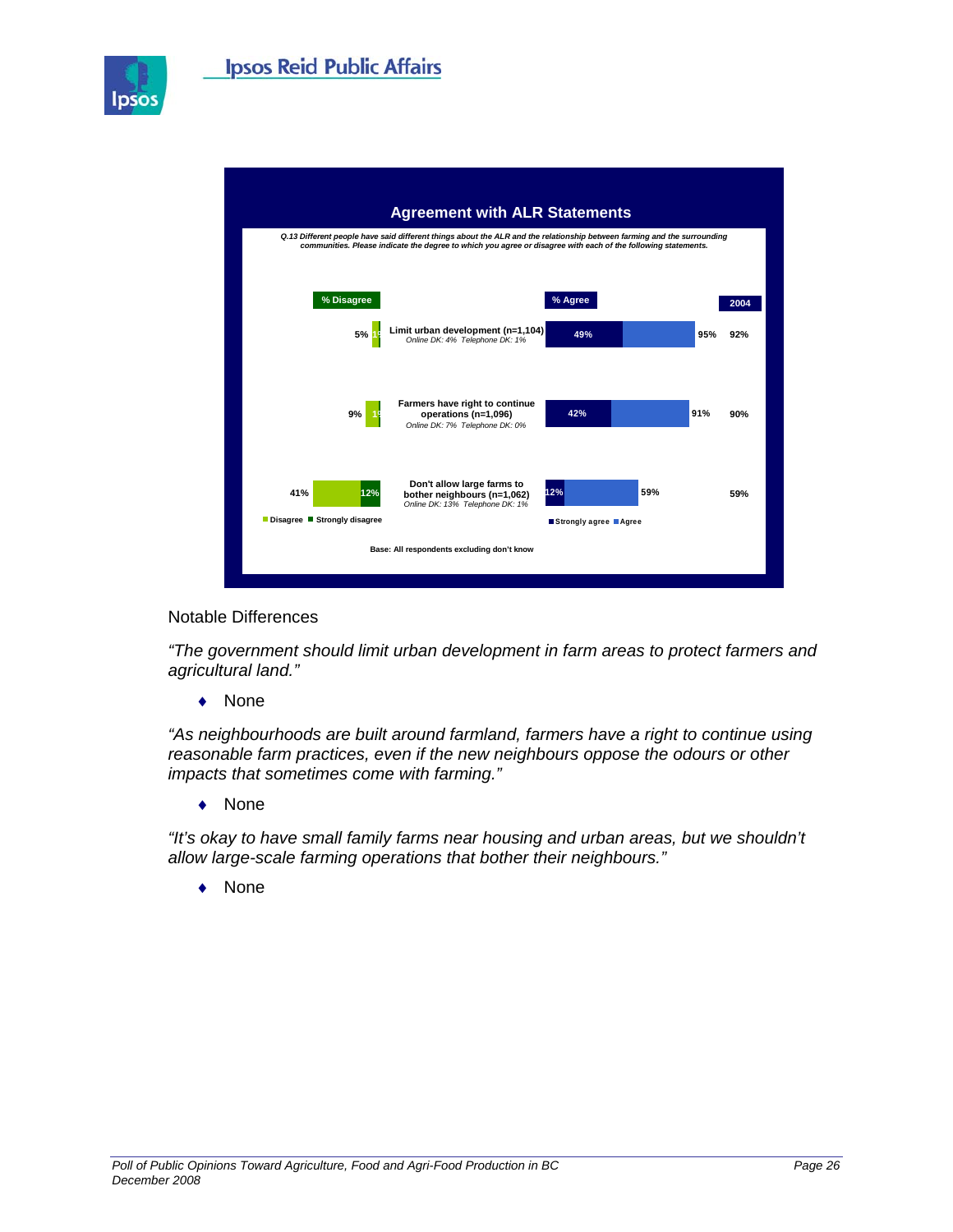

# **Sample Characteristics**

|                                                                 | Total<br>$(n=1, 142)$<br>% | Online<br>$(n=642)$<br>% | Telephone<br>$(n=500)$<br>% |
|-----------------------------------------------------------------|----------------------------|--------------------------|-----------------------------|
| Gender:                                                         |                            |                          |                             |
| Male                                                            | 49                         | 49                       | 49                          |
| Female                                                          | 51                         | 51                       | 51                          |
| Age:                                                            |                            |                          |                             |
| $18 - 34$                                                       | 29                         | 29                       | 28                          |
| $35 - 54$                                                       | 39                         | 39                       | 39                          |
| $55+$                                                           | 32                         | 32                       | 32                          |
| Average Age                                                     | 47 years                   | 47 years                 | 47 years                    |
| Type of Community Live In:                                      |                            |                          |                             |
| A city                                                          | 49                         | 50                       | 48                          |
| A suburban area                                                 | 23                         | 24                       | 22                          |
| A town                                                          | 14                         | 14                       | 14                          |
| A rural area                                                    | 14                         | 11                       | 17                          |
| Work Directly/Indirectly in Farming/Food Processing Industries: |                            |                          |                             |
| <b>Yes</b>                                                      | $\overline{7}$             | 6                        | 8                           |
| No                                                              | 93                         | 93                       | 92                          |

#### **Sample Characteristics**

|                          | <b>Total</b><br>$(n=1, 142)$<br>$\%$ | Online<br>$(n=642)$<br>$\%$ | <b>Telephone</b><br>$(n=500)$<br>$\%$ |
|--------------------------|--------------------------------------|-----------------------------|---------------------------------------|
| <b>Education:</b>        |                                      |                             |                                       |
| High school or less      | 25                                   | 25                          | 25                                    |
| Some post-secondary      | 35                                   | 35                          | 35                                    |
| University grads         | 39                                   | 39                          | 39                                    |
| <b>Household Income:</b> |                                      |                             |                                       |
| Less than \$40K          | 24                                   | 28                          | 18                                    |
| \$40K-less than \$75K    | 32                                   | 32                          | 31                                    |
| \$75K or more            | 40                                   | 40                          | 39                                    |
| Not stated               | 5                                    | $\bf{0}$                    | 11                                    |
| Residence:               |                                      |                             |                                       |
| <b>Lower Mainland</b>    | 58                                   | 58                          | 58                                    |
| Southern Interior        | 16                                   | 16                          | 16                                    |
| <b>North</b>             | $\overline{7}$                       | $\overline{7}$              | $\overline{7}$                        |
| Vancouver Island         | 19                                   | 19                          | 19                                    |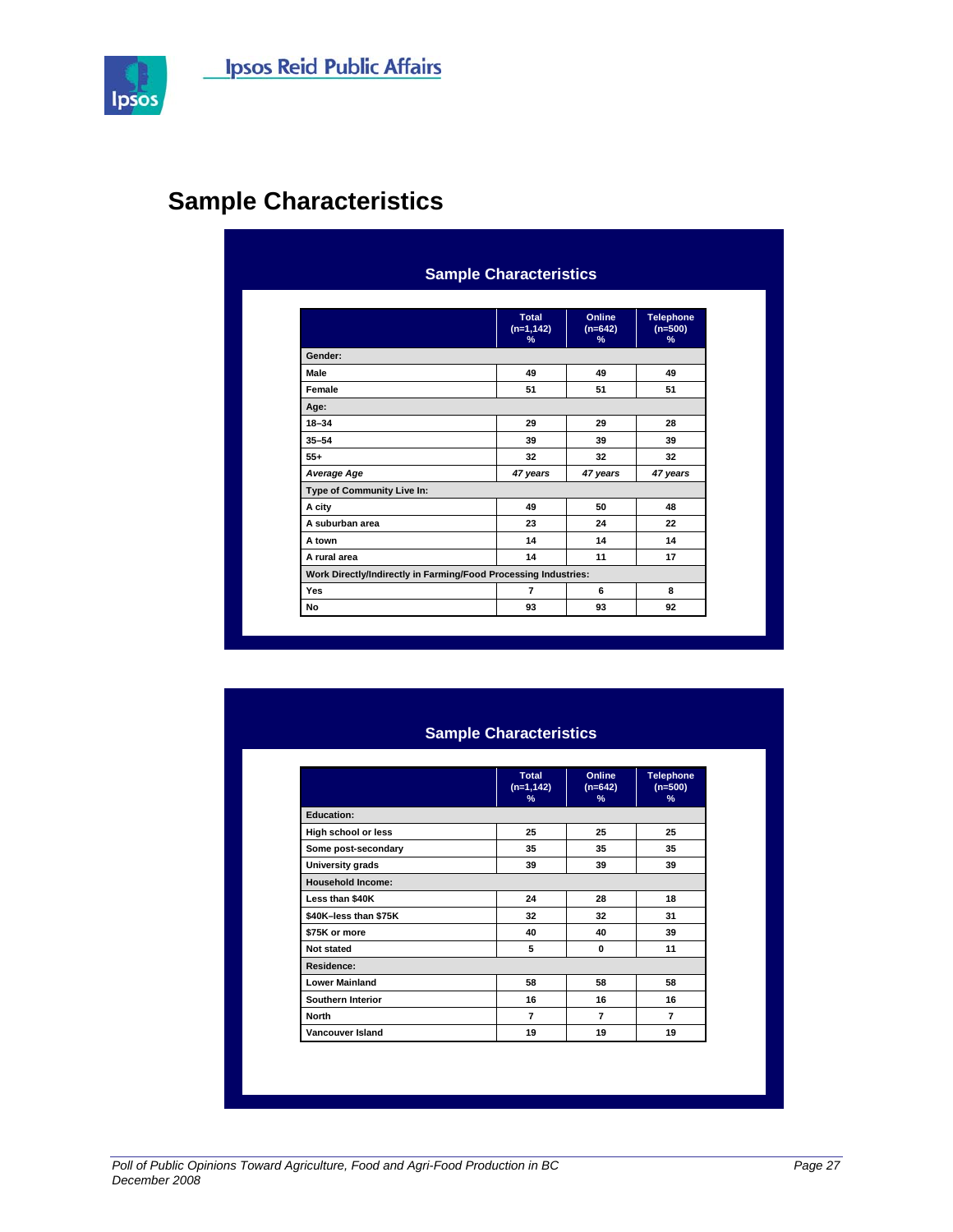

# **APPENDIX: QUESTIONNAIRE**

#### **Investment Agriculture Foundation Agriculture Issues Opinion Poll Final Telephone Questionnaire Revised September 25, 2008**

#### **Introduction**

Hello, this is \_\_\_\_\_\_\_ calling from Ipsos Reid. We're a professional public opinion research company. Today we're talking to a random sample of British Columbians about their views on some industries that operate in BC. The survey will take about 10 minutes of your time. Let me assure you I'm not trying to sell you anything. I'd like to speak to the person in your household who is 18 years of age or older and who had their birthday last. Is that you?

#### Yes (CONTINUE)

Don't Know (ASK AGAIN, IF STILL DK/REF THEN THANK AND TERMINATE) No - May I speak to that person? (IF "YES": RE-READ INTRODUCTION, IF NOT AT HOME, SCHEDULE A CALLBACK)

#### **Perceptions of Agriculture in BC**

1. To begin, when I mention agriculture and farming in BC, what is the first thing that you think of?

#### RECORD OPEN-ENDED

[ROTATE Q2 AND Q3]

2. And when you think of agriculture in BC, do you think of it as large-scale farming operations or as smaller, local farms?

Large-scale farming operations Smaller, local farms Both (DO NOT READ)

3. And when you think of agriculture in BC, do you think of it as using the latest farming techniques and research or as being more traditional in its products and farming techniques?

Using the latest farming techniques and research Being more traditional in its products and farming techniques Both (DO NOT READ)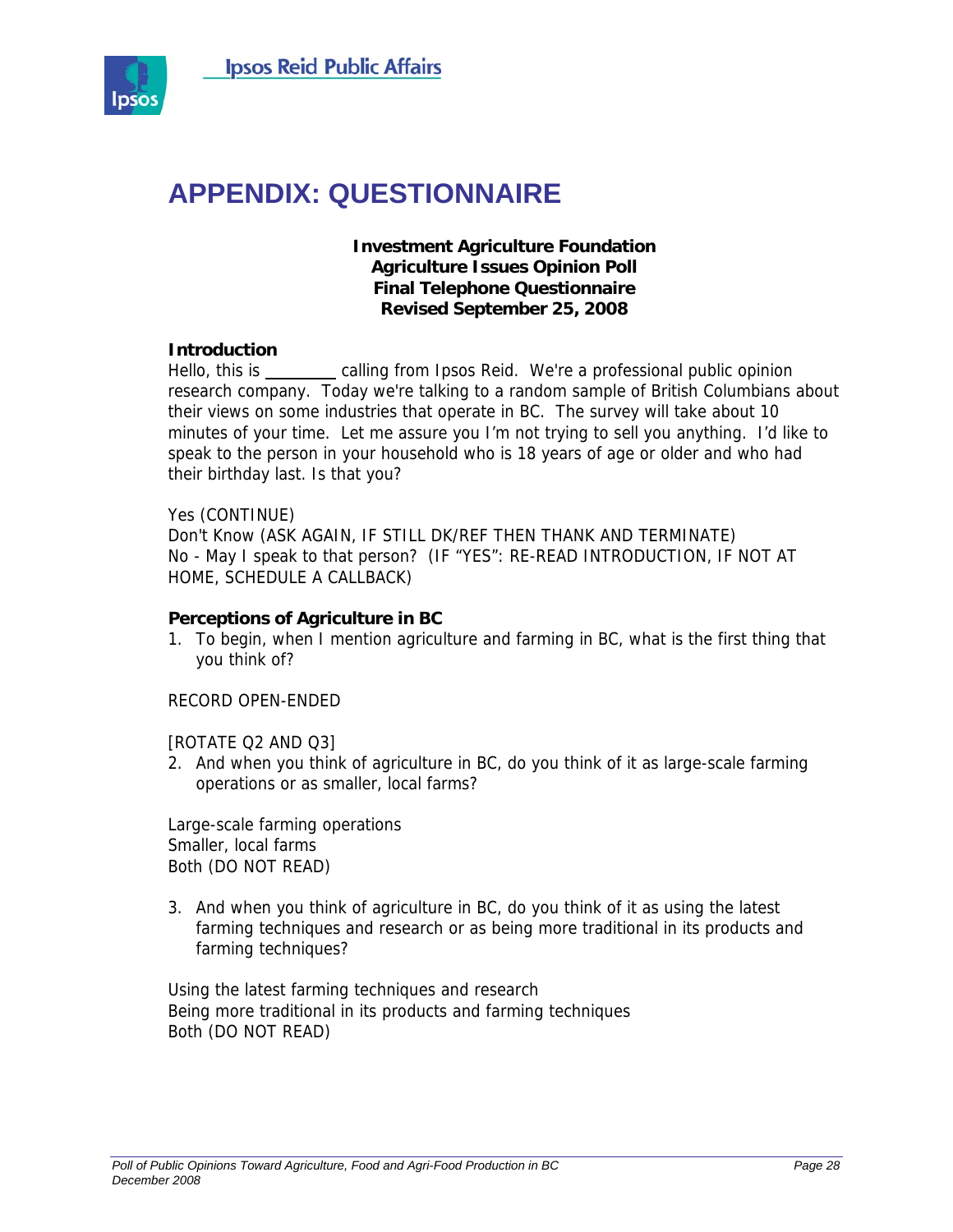

4. Overall, would you say that the agriculture industry in BC is in excellent shape, good shape, only fair shape, poor shape or very poor shape?

Excellent shape Good shape Only fair shape Poor shape Very poor shape

5. Would you say that you know a lot, a fair amount, not very much, or little about farming in BC?

A lot A fair amount Not very much Little

6. Where do you get most of your information about agriculture in BC from? Anywhere else? [PROBE FOR UP TO THREE RESPONSES]

#### RECORD OPEN-ENDED

#### **General Attitude Statements**

7. Different people have said different things about BC's agriculture. For each of the following statements, I would like you to tell me whether you strongly agree, agree, disagree or strongly disagree with each. Let's begin … do you strongly agree, agree, disagree or strongly disagree with the statement that [INSERT RANDOM]? How about [INSERT RANDOM]?

Agriculture is important to my part of the province.

Farmers are doing pretty well financially.

I never worry about the safety of anything that comes from a BC farm.

BC farmers receive a fair share of the money made on the foods they produce.

- It is important that BC produce enough food so we don't have to depend on imports from other places.
- Farmers don't seem to care much about the impact their operations have on their neighbours.
- One of the important things agriculture does in BC is protect our green areas near cities so that we don't have as much urban sprawl.
- I am concerned that some farm workers are exploited in BC.
- I like to go out to farms and farmers markets where I can buy food directly from the farmer.

BC farmers take good care of the environment.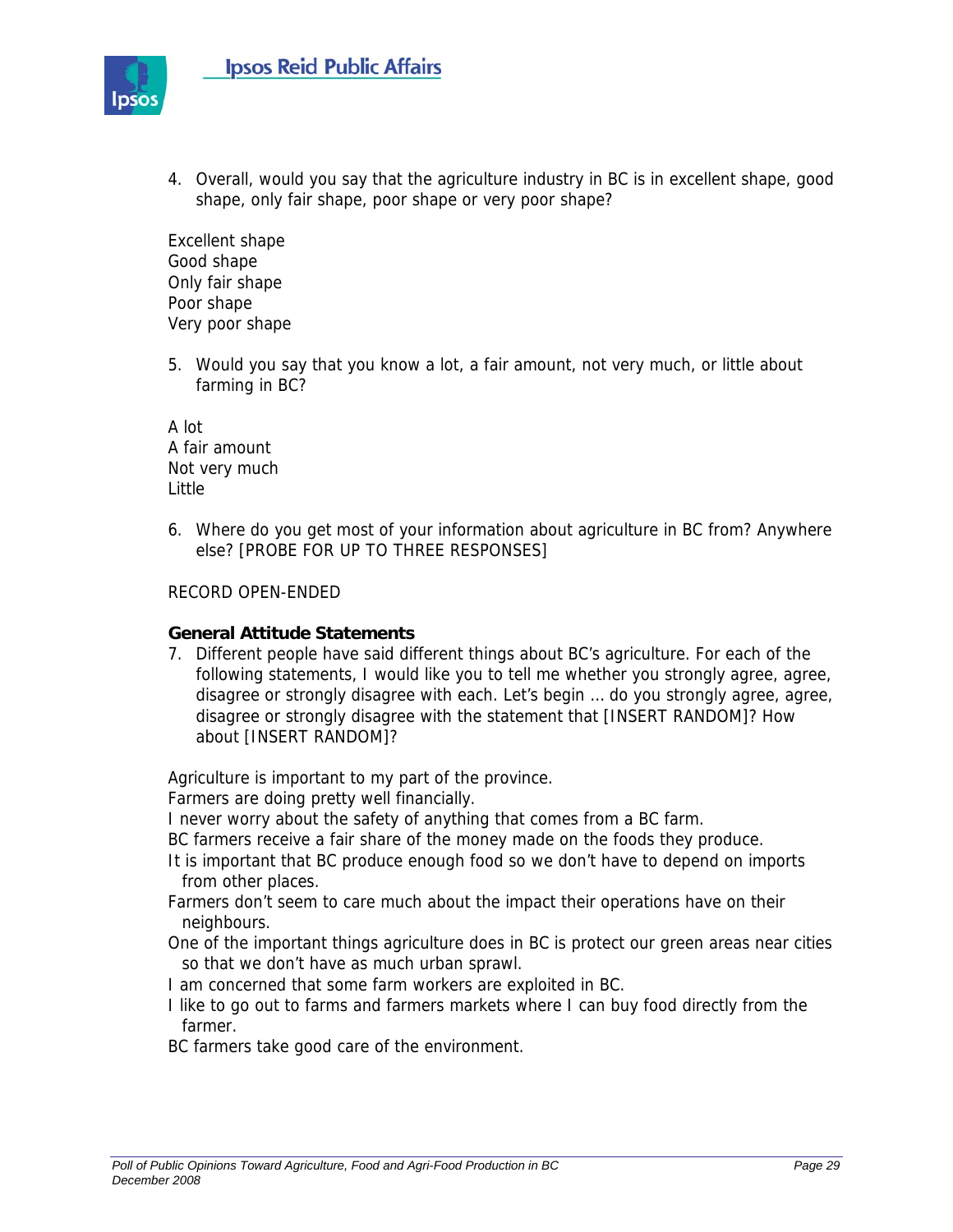

BC farmers take good care of their animals.

Agriculture is a significant contributor to BC's greenhouse gas emissions.

Agriculture should be the top priority for water use in BC wherever water resources are limited.

Agriculture is an important contributor to the BC economy.

Answer Choices Strongly Agree Agree Disagree Strongly Disagree

#### **Attitude Statements – Food Processing**

8. Now I have some other statements about the food processing industry here in BC. By food processing I mean those who process and package foods for the consumer market here in BC. Let's begin … do you strongly agree, agree, disagree or strongly disagree with the statement that [INSERT RANDOM]? How about [INSERT RANDOM]?

I'm confident that food products processed here in BC are safe. I find it easy to find a wide variety of food products processed here in BC. Food processors in BC operate in an environmentally responsible manner.

Answer Choices Strongly Agree Agree Disagree Strongly Disagree

#### **Trust – People Involved in Industry**

9. There are many people involved in BC's Agriculture and Food Industry. For each of the following groups of people, I want you to tell me how much you trust that they are acting in the best interests of BC consumers. Do you trust them completely, mostly, a fair amount, not very much, or not at all. How much do you trust that [INSERT RANDOM] are acting in the best interests of BC consumers? (READ LIST) How about [INSERT RANDOM]? (READ LIST AS NECESSARY)

Farmers Food processors that prepare and package food Your elected politicians Government regulators and safety inspectors The media Retailers and grocers who sell food to you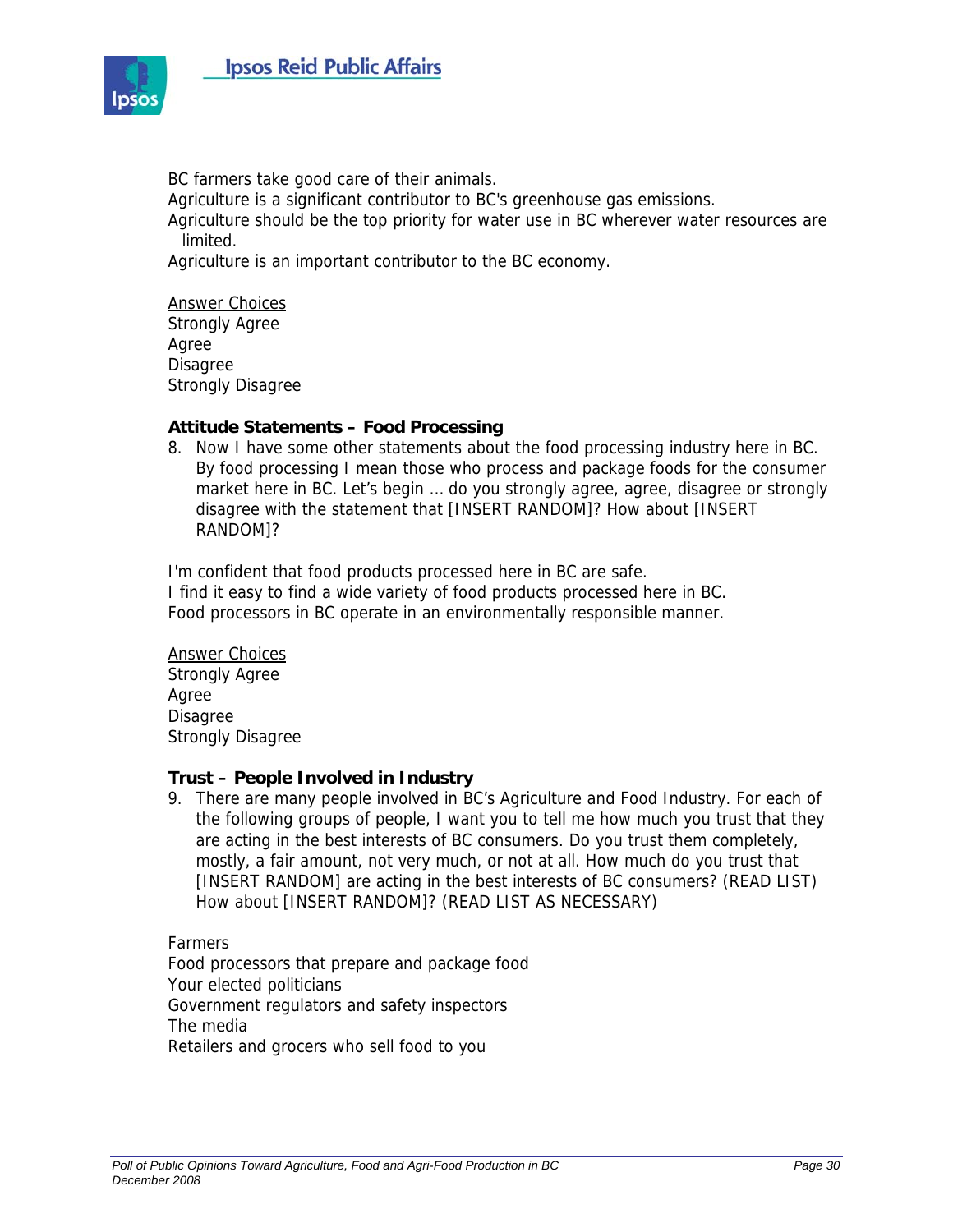

Answer Choices Completely Mostly A fair amount Not very much Not at all

#### **Willingness to Pay More for Food**

10. There are many different things that people care about when they buy food. Would you pay a lot more, somewhat more, only a bit more or would you not pay more if the food [INSERT RANDOM]? How about if the food [INSERT RANDOM]? (READ LIST AS NECESSARY)

Was produced in BC Was fresher Was produced with less use of pesticides or chemicals Was produced in your region of the province Was certified organic Was sold directly to you by the farmer

Answer Choices Pay a lot more Somewhat more Only a bit more Not pay more

#### **Agricultural Land Reserve (ALR)**

11. In BC, most farm land has been designated as part of the Agricultural Land Reserve, or ALR, and cannot be used for other purposes. Do you know a lot, some, only a little or nothing at all about the ALR and the policy of preserving farm land?

A lot Some Only a little Nothing at all

[IF NOTHING AT ALL/DK/REF, SKIP TO Q13 – ELSE, CONTINUE]

12. Do you strongly support, support, oppose or strongly oppose the ALR and the policy of preserving farm land?

Strongly support Support Oppose Strongly oppose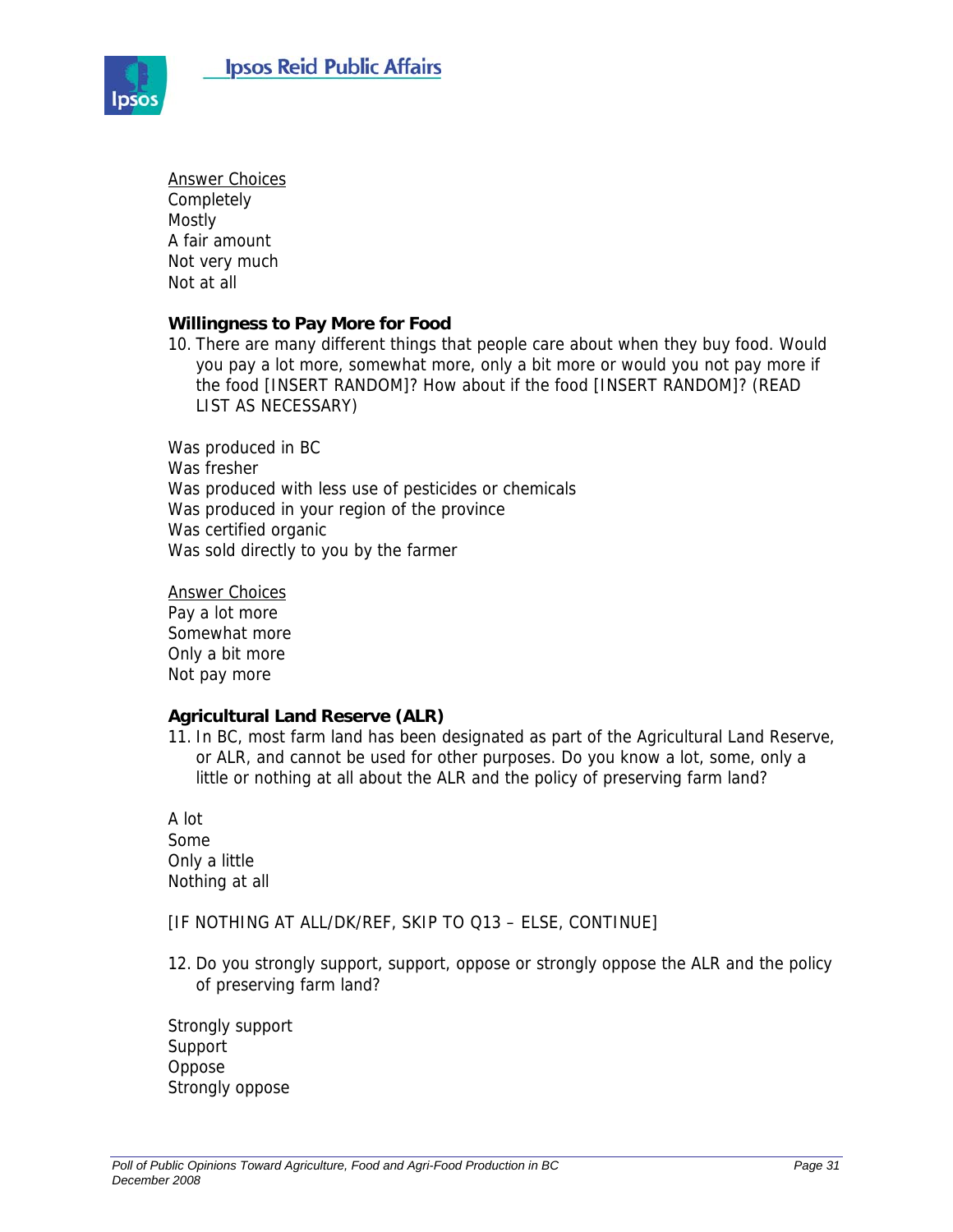

13. Different people have said different things about [IF ASKED Q12, INSERT "the ALR" – IF NOT ASKED Q12, INSERT "the relationship between farming and the surrounding communities"]. For each of the following statements, I would like you to tell me whether you strongly agree, agree, disagree or strongly disagree with each. Let's begin ... do you strongly agree, agree, disagree or strongly disagree with the statement that [INSERT RANDOM]? How about [INSERT RANDOM]?

The government should limit urban development in farm areas to protect farmers and agricultural land.

As neighbourhoods are built around farmland, farmers have a right to continue using reasonable farm practices, even if the new neighbours oppose the odours or other impacts that sometimes come with farming.

It's okay to have small family farms near housing and urban areas, but we shouldn't allow large-scale farming operations that bother their neighbours.

Answer Choices Strongly Agree Agree Disagree Strongly Disagree

#### **Labelling**

14. Food that is packaged and processed in BC has to label the contents and nutritional information in detail. Sometimes food that is imported does not have detailed information about the contents. Which of the following two views is closer to your own – Person A or Person B?

Person A says that it is expensive and unfair for BC foods producers to have to print detailed labels, when some imported foods don't.

Person B says that if we required all the food to have the BC-style labels, some ethnic and specialty foods just wouldn't be available here, so we should let those foods in without BC-style labels.

(DO NOT READ ANSWER CHOICES)

Person A – unfair, all foods should require labels Person B – let in foods without BC label requirements

#### **Demographics**

Now, I have a few final questions for statistical purposes only…

15. In what year were you born?

RECORD YEAR [1900-1990]